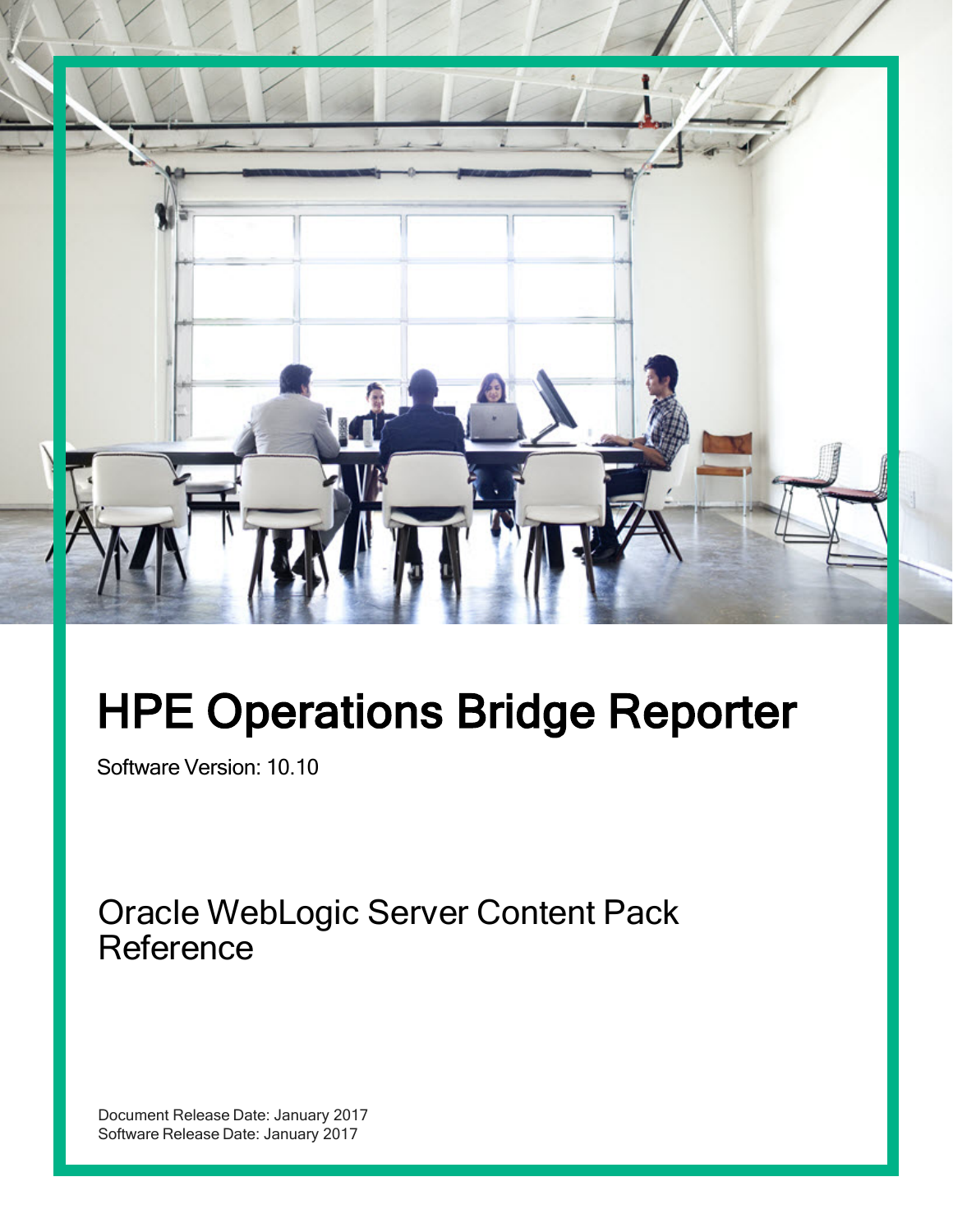### Legal Notices

### **Warranty**

The only warranties for Hewlett Packard Enterprise products and services are set forth in the express warranty statements accompanying such products and services. Nothing herein should be construed as constituting an additional warranty. Hewlett Packard Enterprise shall not be liable for technical or editorial errors or omissions contained herein.

The information contained herein is subject to change without notice.

### Restricted Rights Legend

Confidential computer software. Valid license from Hewlett Packard Enterprise required for possession, use or copying. Consistent with FAR 12.211 and 12.212, Commercial Computer Software, Computer Software Documentation, and Technical Data for Commercial Items are licensed to the U.S. Government under vendor's standard commercial license.

### Copyright Notice

© 2015 - 2017 Hewlett Packard Enterprise Development LP

### Trademark Notices

Adobe™ is a trademark of Adobe Systems Incorporated. Microsoft® and Windows® are U.S. registered trademarks of Microsoft Corporation. UNIX® is a registered trademark of The Open Group.

### Documentation Updates

To check for recent updates or to verify that you are using the most recent edition of a document, go to: <https://softwaresupport.hpe.com/>.

This site requires that you register for an HP Passport and to sign in. To register for an HP Passport ID, click **Register** on the HPE Software Support site or click **Create an Account** on the HP Passport login page.

You will also receive updated or new editions if you subscribe to the appropriate product support service. Contact your HPE sales representative for details.

### **Support**

Visit the HPE Software Support site at: <https://softwaresupport.hpe.com/>.

Most of the support areas require that you register as an HP Passport user and to sign in. Many also require a support contract. To register for an HP Passport ID, click **Register** on the HPE Support site or click **Create an Account** on the HP Passport login page.

To find more information about access levels, go to: <https://softwaresupport.hpe.com/web/softwaresupport/access-levels>.

**HPE Software Solutions Now** accesses the HPSW Solution and Integration Portal website. This site enables you to explore HPE Product Solutions to meet your business needs, includes a full list of Integrations between HPE Products, as well as a listing of ITIL Processes. The URL for this website is <https://softwaresupport.hpe.com/km/KM01702731>.

### About this PDF Version of Online Help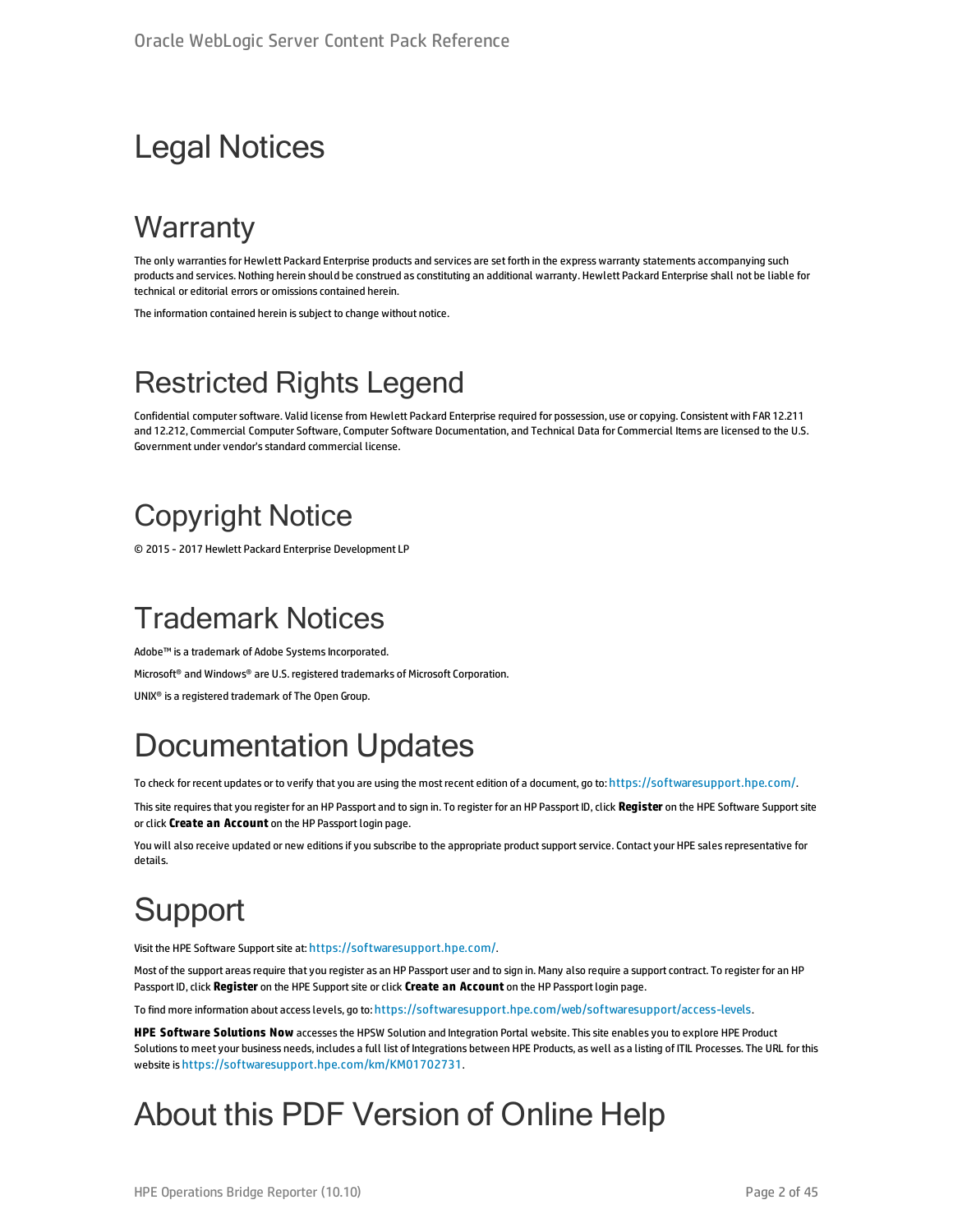This documentis a PDF version of the online help. This PDF file is provided so you can easily print multiple topics from the help information orread the online help in PDF format. Because this content was originally created to be viewed as online help in a web browser, some topics may not be formatted properly. Some interactive topics may not be present in this PDF version. Those topics can be successfully printed from within the online help.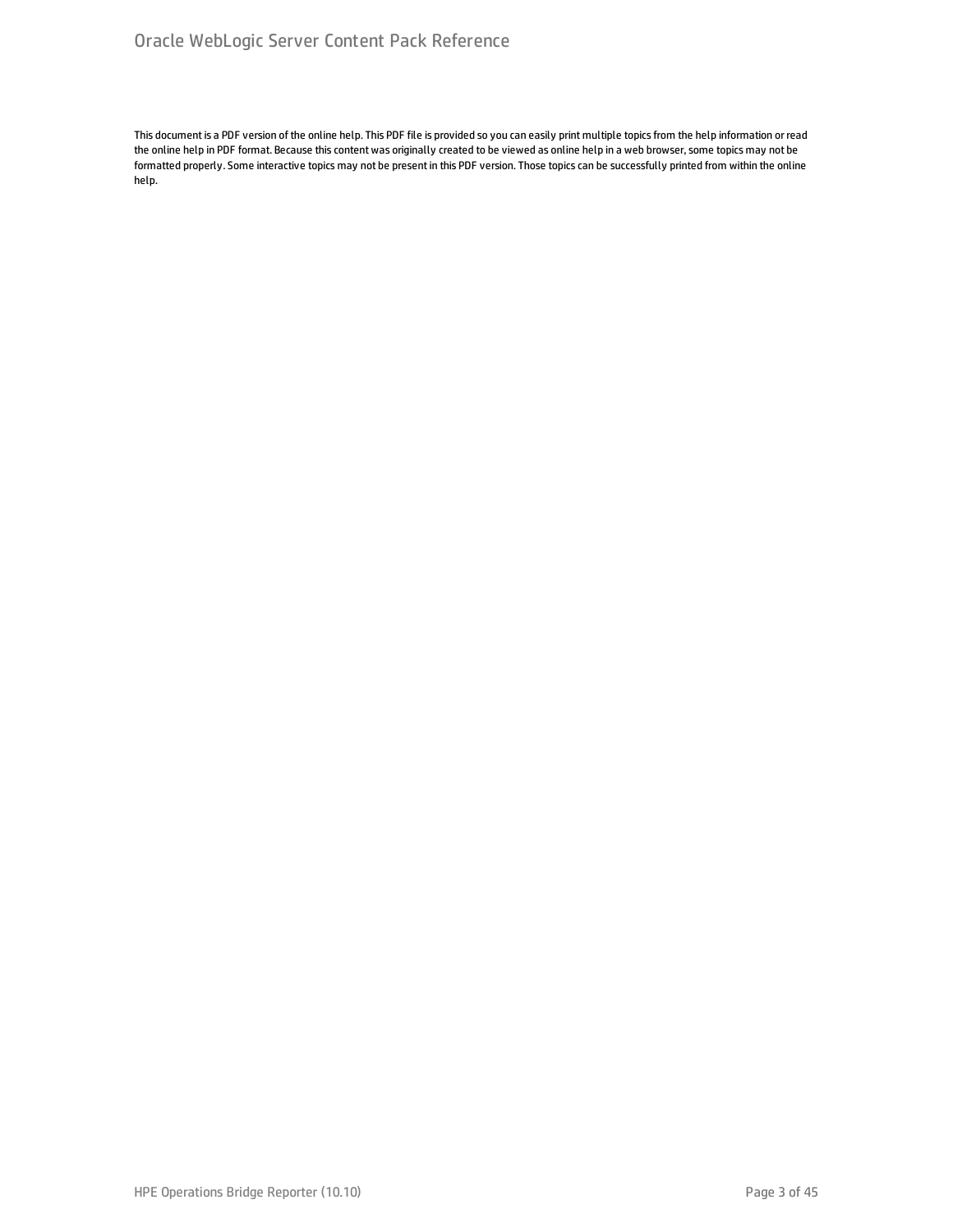# **Contents**

| Integrating with Data Sources for HP Operations Smart Plug-ins 11 |  |
|-------------------------------------------------------------------|--|
|                                                                   |  |
|                                                                   |  |
| Prerequisite Policies for Oracle WebLogic Reports 12              |  |
| Integrating with Data Sources for HP OMi Management Packs 15      |  |
|                                                                   |  |
| Prerequisite Policies for Oracle WebLogic Reports 16              |  |
|                                                                   |  |
|                                                                   |  |
|                                                                   |  |
|                                                                   |  |
|                                                                   |  |
|                                                                   |  |
|                                                                   |  |
|                                                                   |  |
|                                                                   |  |
|                                                                   |  |
|                                                                   |  |
|                                                                   |  |
|                                                                   |  |
|                                                                   |  |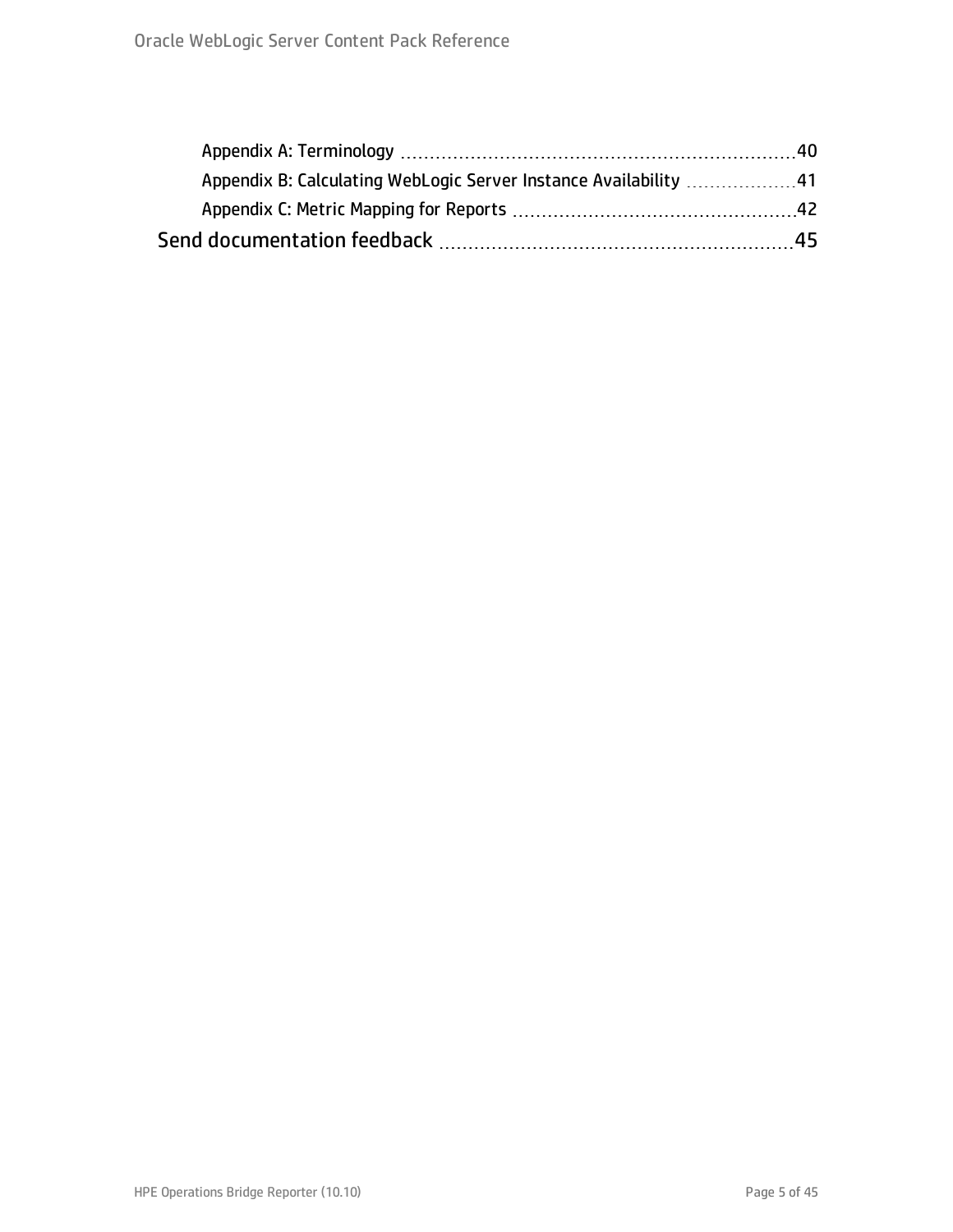## <span id="page-5-0"></span>About This Document

This document provides an overview of HPE OBR and Oracle WebLogic Server Content Pack. This document provides the list of Oracle WebLogic Server reports available with the Oracle WebLogic Server Content Pack. The document also lists the prerequisite aspects and policies required for HPE Operations Bridge Reporter (OBR) to integrate with HP Operations Smart Plug-ins (SPIs) and HP OMi Management Packs.

This document helps you to deploy the topology views, install and configure the data source for the Oracle WebLogic Server Content Pack, and configure the data source. It provides information on report navigation, metric mapping for report and calculate instance availability.

For information on HPE Operations Bridge Reporter tools and contents, go to URL: [https://hpln.hpe.com/product/operations-bridge-reporter.](https://hpln.hpe.com/product/operations-bridge-reporter)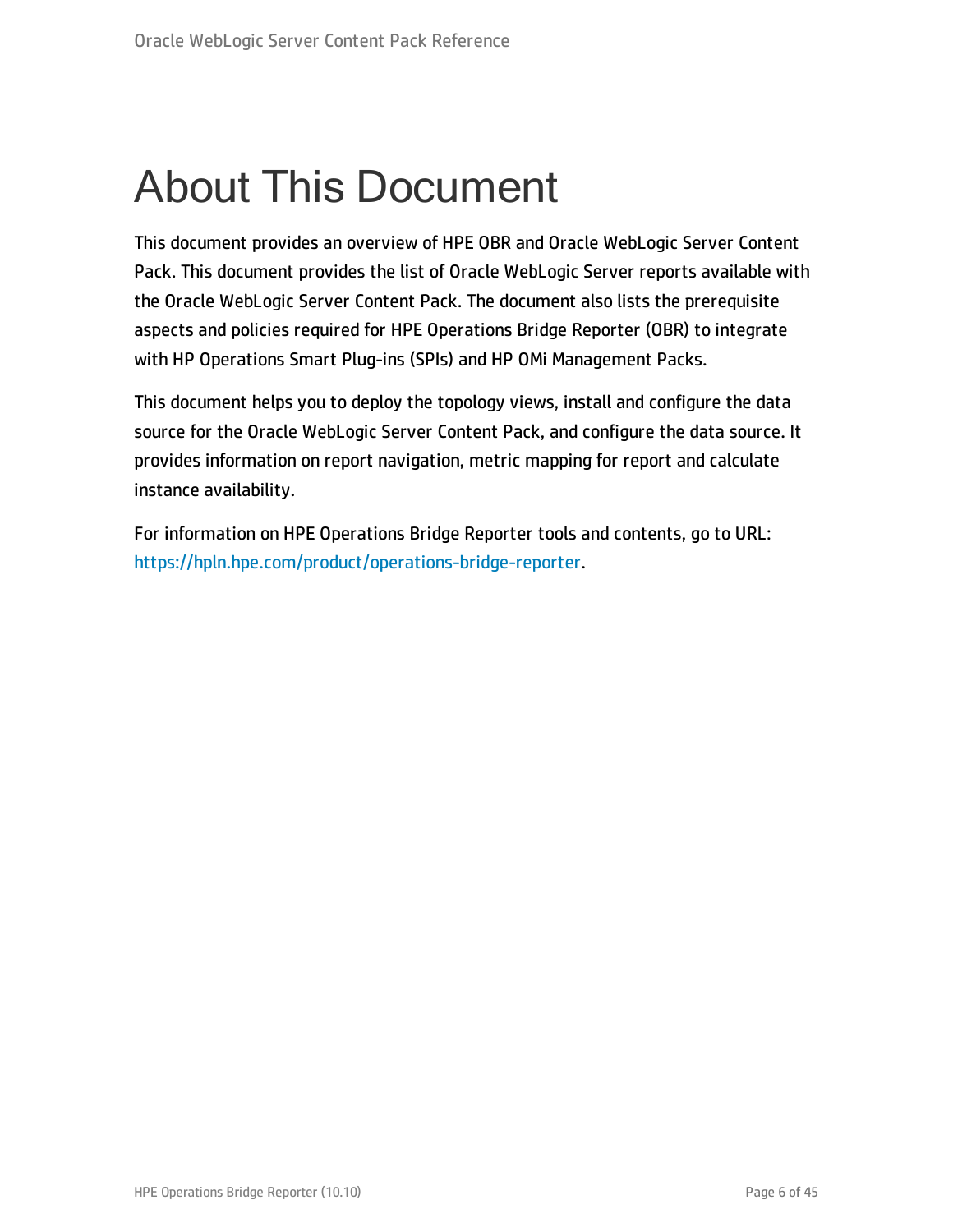# <span id="page-6-0"></span>Getting Started

<span id="page-6-1"></span>This section provides HPE OBR overview, deployment scenarios, and types of reports.

# HPE Operations Bridge Reporter (OBR) Overview

HPE OBR is a cross-domain historical infrastructure performance reporting solution. It displays top-down reports from Business Service Management (BSM) Business Service and Business Application, HP Operations Manager (HPOM) Node Group or HP OMi10 perspective to the underlying infrastructure. It also displays bottoms-up reports from the infrastructure to the impacted Business Services and Business Applications or Node Groups. It leverages the topology information to show how the underlying infrastructure health, performance and availability affects your Business Services and Business Applications or Node Groups in the long term. You can navigate from higher level cross domain reports to detailed domain level reports.

### <span id="page-6-2"></span>Deployment Scenarios

Following are the deployment scenarios supported on HPE OBR:

**Deployment with BSM/OMi** - In this deployment, Run-time Service Model (RTSM) is the source of topology information. HPE OBR discovers and synchronizes topology information from OMi. In a BSM environment with underlying HPOM servers, this synchronization technique receives discovered topology data from multiple HPOM systems and updates the Configuration Items (CIs) and CI relationships in the RTSM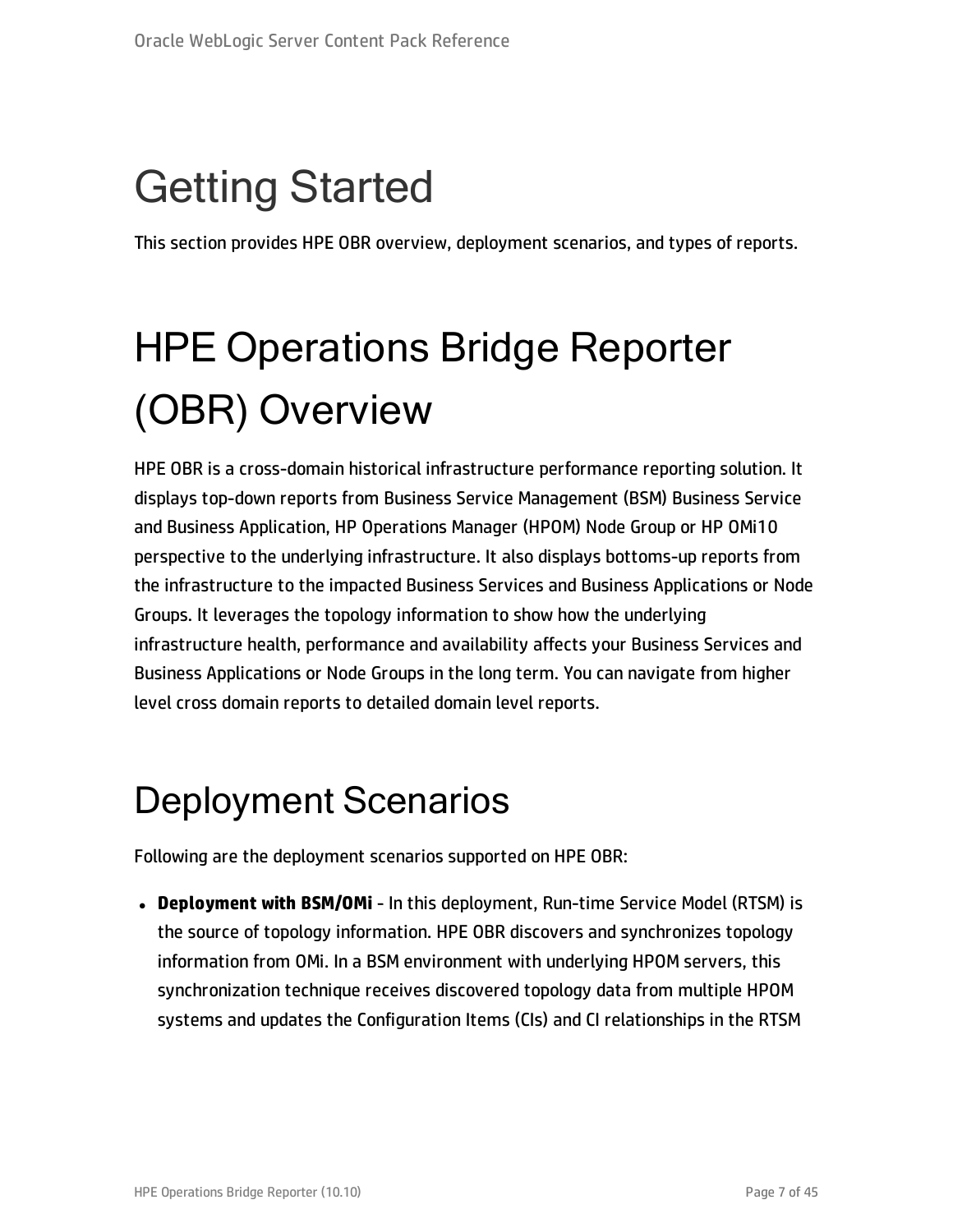as soon as changes are discovered. However, you can also use the HPOM D-MoM dynamic topology synchronization technique to discover and synchronize the topology information in RTSM. In an environment with OMi 10.00, HPE OBR uses RTSM to obtain topology information and metrics from HP Operations Agent or HP SiteScope systems that are configured with OMi.

- <sup>l</sup> **Deployment with HP Operations Manager** In this deployment, the topology information is a group of managed nodes defined in HPOM that are logically combined for operational monitoring. These logical node groups are created by HPOM users to classify the nodes as specific organizations or entities within their enterprise. For example, a group called Exchange Servers can be created in HPOM to organize the specific Exchange Servers and Active Directory nodes for reporting or monitoring purposes. HPE OBR uses the node groups from HPOM for its topology computation.
- **.** Deployment with VMware vCenter VMware vCenter is a distributed server-client software solution that provides a central and a flexible platform for managing the virtual infrastructure in business-critical enterprise systems. VMware vCenter centrally monitors performance and events, and provides an enhanced level of visibility of the virtual environment, thus helping IT administrators to control the environment with ease.
- **Other deployments** Apart from the basic deployment scenarios, you can collect data from the following sources independently:
	- <sup>o</sup> Deployment with NNMi
	- <sup>o</sup> Deployment with a generic database
	- <sup>o</sup> Deployment with other applications using CSV

### <span id="page-7-0"></span>Types of Reports

The reports available in HPE Operations Bridge Reporter (OBR) are divided into two broad categories:

• Business Service Management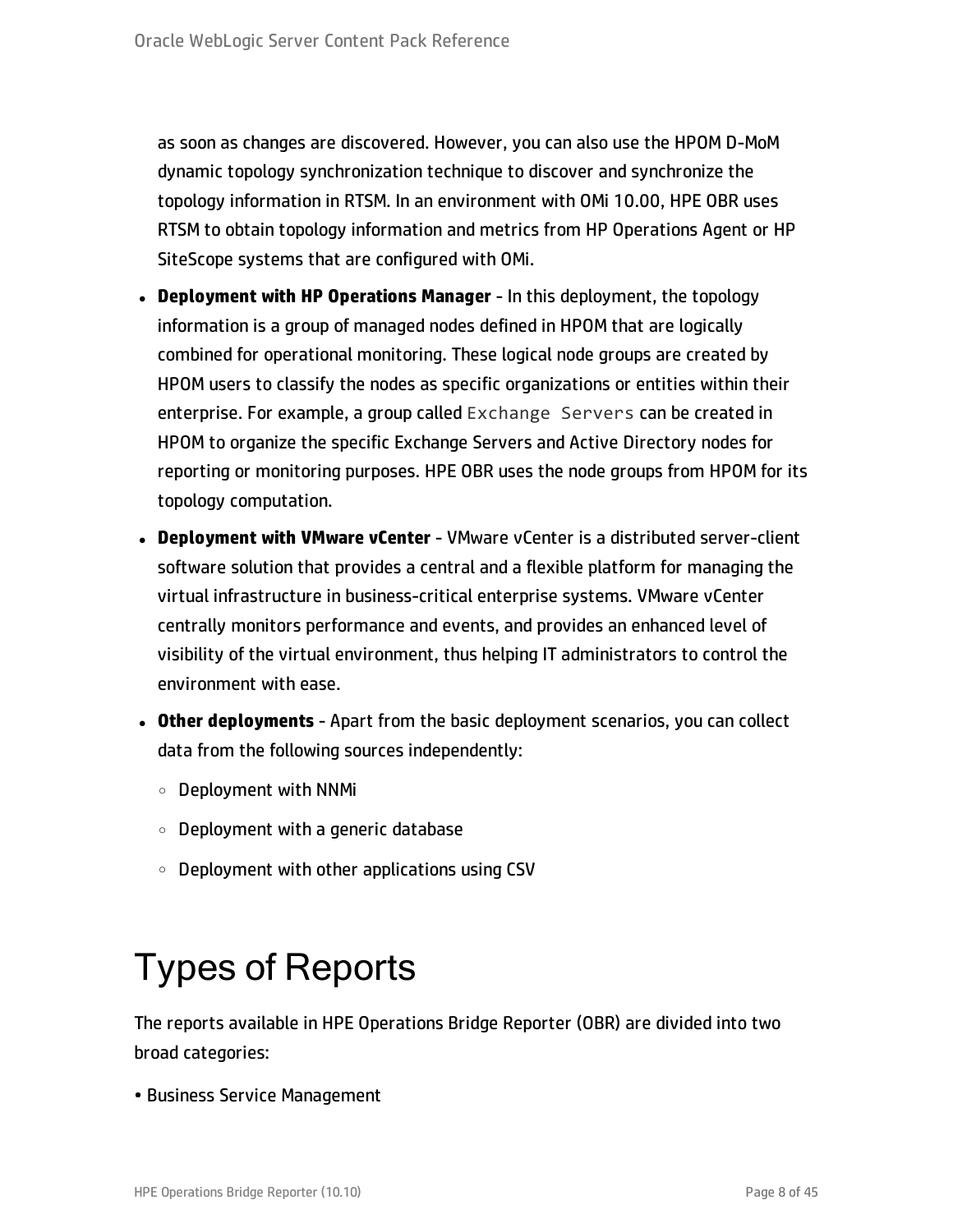• Infrastructure Management

The following image shows the supported list of reports folders under both these categories:



To view a map of all the reports available in the Oracle WebLogic Server Content Pack, see Report [Navigation](#page-35-0).

For more information on HPE Operations Bridge Reporter concepts, see *HPE Operations Bridge Reporter Concepts Guide* and *HPE Operations Bridge Reporter Content Development Guide*.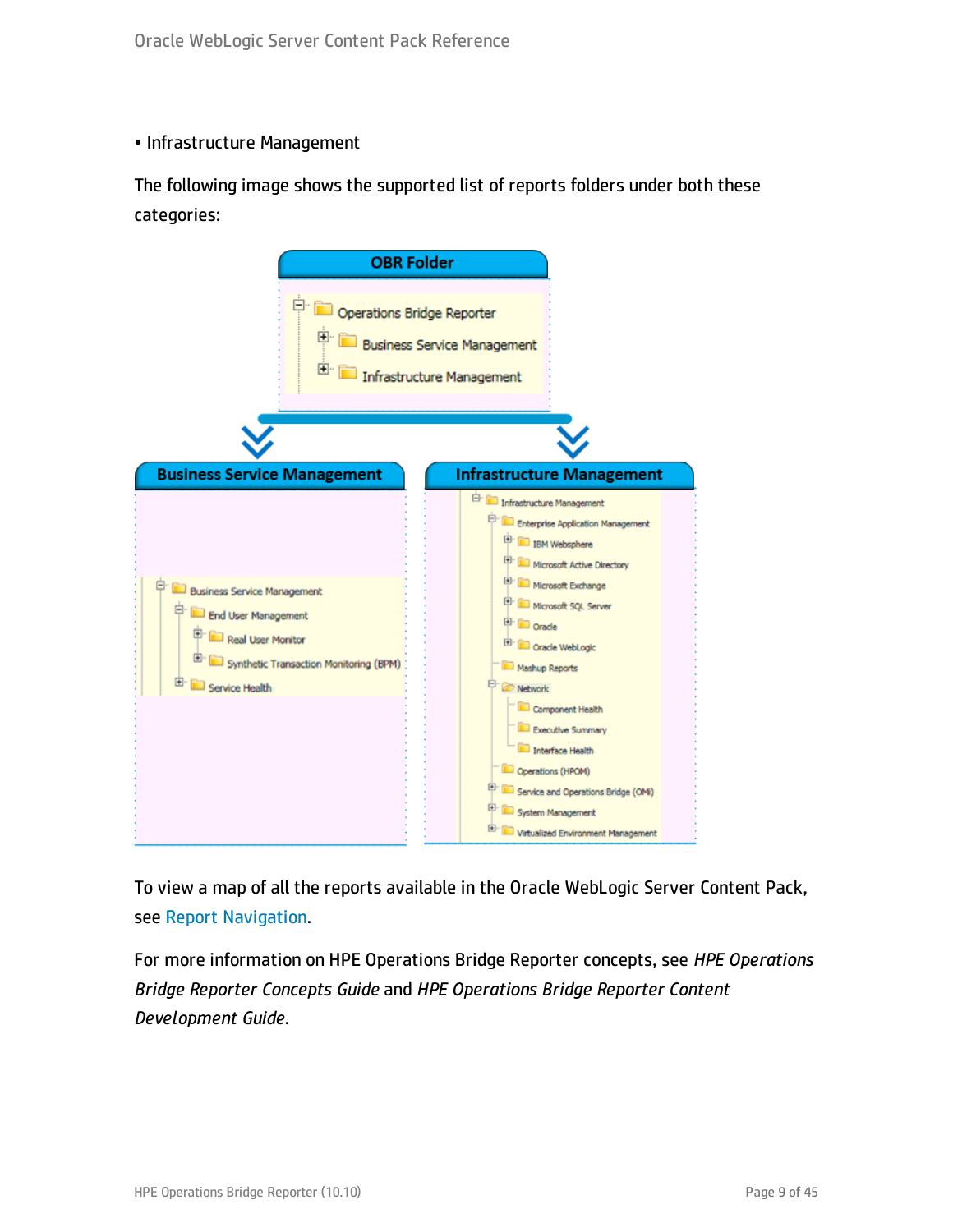# <span id="page-9-0"></span>Oracle WebLogic Server Content Pack Overview

This section provides an overview of Oracle WebLogic Server Content Pack, target audience, and supported data sources.

The Oracle WebLogic Server Content Packs determine the fact data that are to be collected from the various data sources, and the interval at which the data is collected. Configuration of the data source connections for the Oracle WebLogic Server Content Packs depends on the type of deployment scenario used.

## <span id="page-9-1"></span>Target Audience

The target audience for the WebLogic reports is Operations Center Managers/Application Administrators, who help to setup and administer the various tasks involved in maintaining the web application servers in the IT infrastructure. The Oracle WebLogic reports help to identify and analyze the performance of WebLogic server instances over a period based on availability and responsiveness metrics so as to optimize the server parameters and appropriately consolidate consuming applications.

## <span id="page-9-2"></span>Data Sources for WebLogic Data

OBR integrates with and collects historical and ongoing database performance metrics from the HP Operations Smart Plug-In and HP OMi Management Pack for Oracle WebLogic Server data stores in both BSM Run-time Service Model (RTSM) and HPOM deployment scenarios.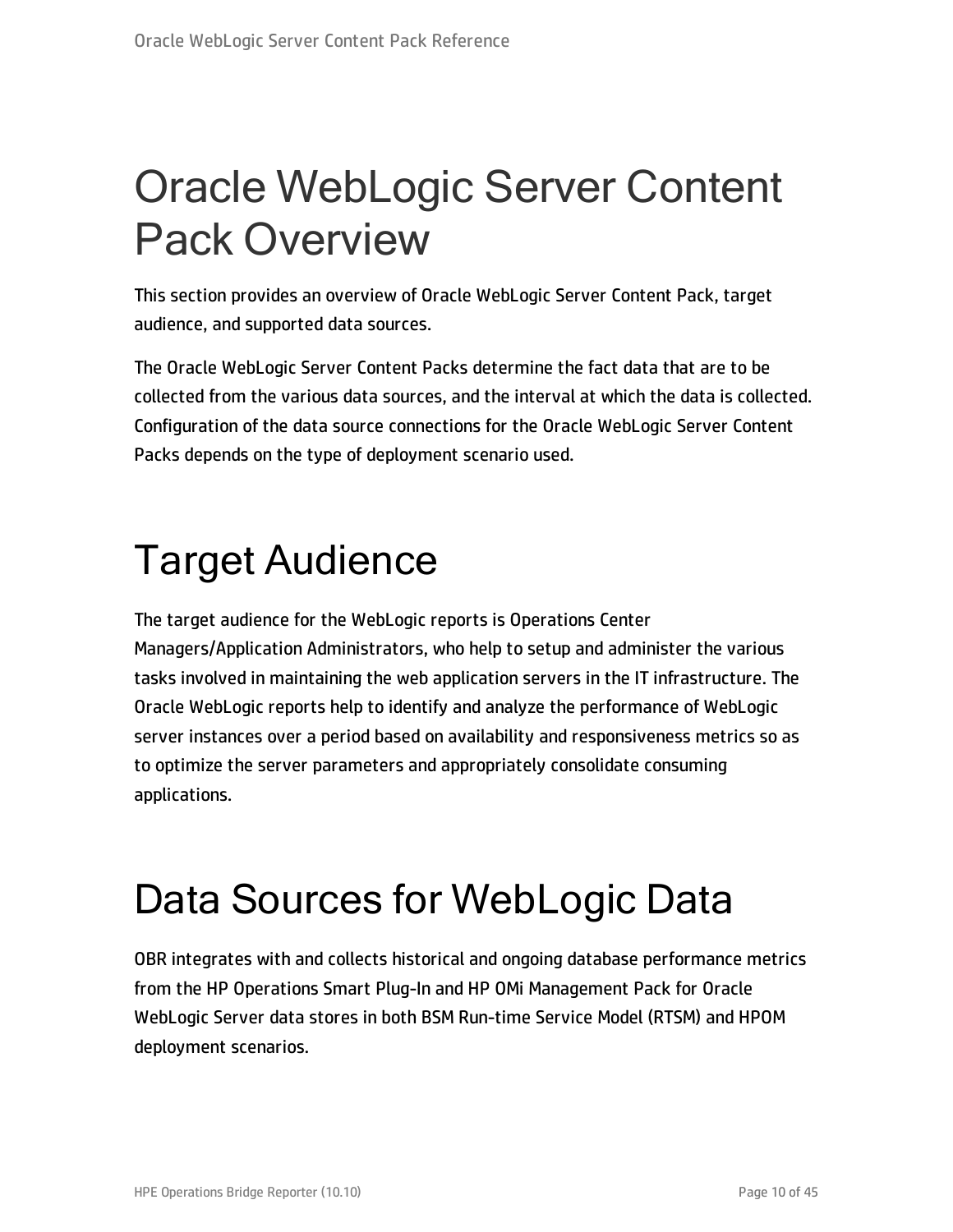The AppServer WebLogic Content Pack identifies the list of metrics or facts that OBR must collect from each of these data sources. The corresponding dimension data is collected from the RTSM or HPOM topology source, depending on OBR's deployment scenario.

OBR collects data from different data sources at periodic intervals based on the collection policies predefined in the **OracleWebLogic\_ETL\_WebLogicSPI Content Pack**. From each data source, summarized fact data is collected at a 5-minute interval. This fact data is called rate data and is stored in the database in rate tables as individual records. Therefore, for a 60-minute interval, there are 12 records in the tables. OBR then performs aggregation routines on these records and converts the data to hourly and daily data. This aggregated data is displayed in the reports along with monthly and yearly aggregates that are derived via online aggregation.

## <span id="page-10-0"></span>Integrating with Data Sources for HP Operations Smart Plug-ins

To show reports on the data collected from Oracle WebLogic Server, OBR relies on the metrics collected by collectors of HP Operations Smart Plug-ins for Oracle WebLogic Server (Oracle WebLogic Server SPI). SPI collectors store the data into the data store provided by the HP Operations agent. OBR's integration with SPI data sources facilitate transfer of data from HP Operations agent's data store to OBR's database. This integration is established when you deploy OBR in the HPOM deployment scenario.

<span id="page-10-1"></span>OBR provides performance reports for the Oracle WebLogic Server enterprise applications.

### **Prerequisite**

The following is the prerequisite to integrate with data source for HP Operations Smart Plug-ins: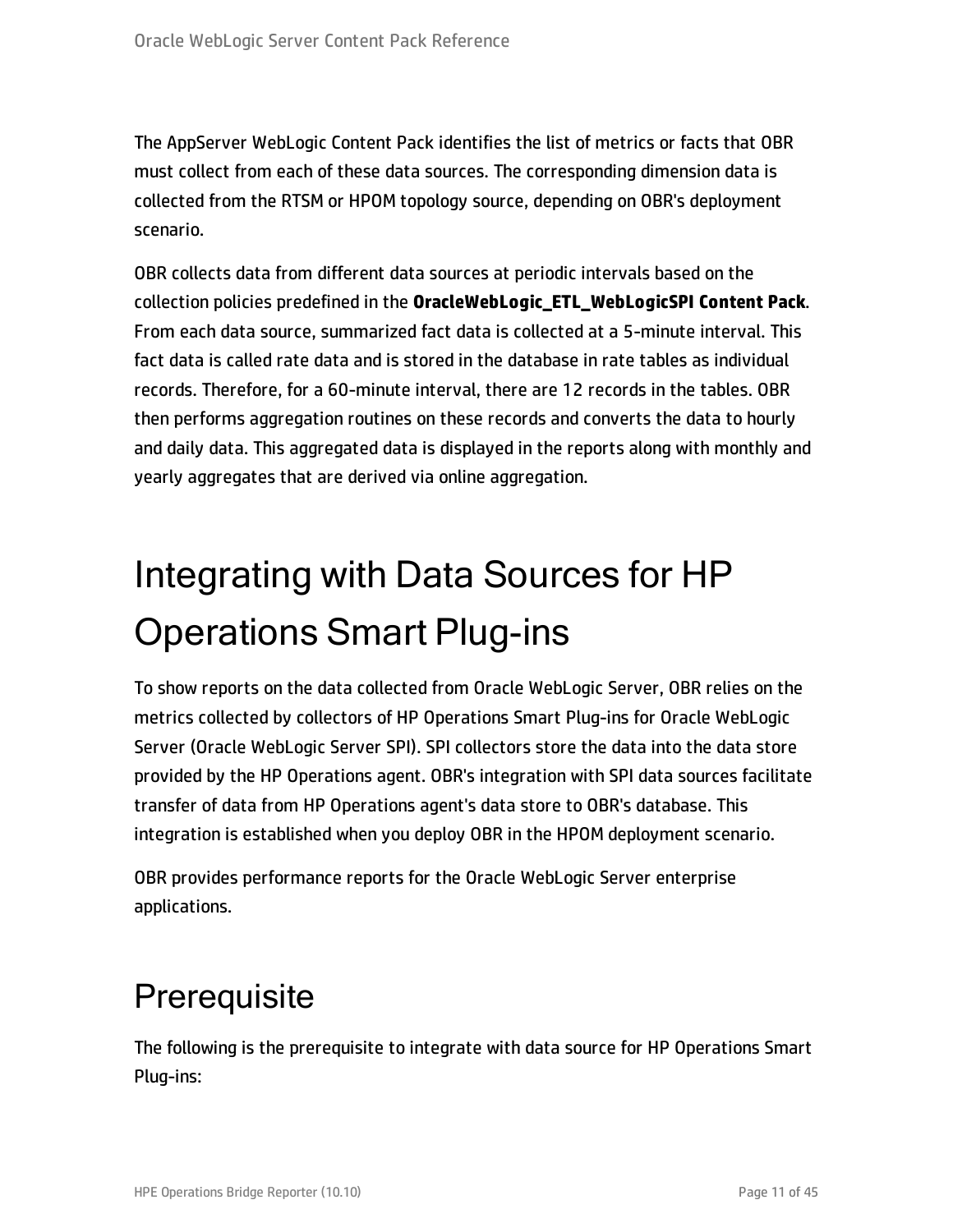<span id="page-11-0"></span>• CODA logging is a prerequisite for HPE OBR to be able to collect data from multiple instances.

### Working of the Integration

1. Installation and configuration of the SPI ensures that necessary instrumentation, scripts, programs, and policies are transferred to a node where the application is running and the HP Operations agent is already installed.

**Tip:** For successful installation and configuration of Oracle WebLogic Server SPI, see the SPI documentation.

- 2. SPI collectors start collecting data on the node based on rules and specifications available with the policies deployed on the node.
- 3. SPI stores the collected data into HP Operations agent's data store. The SPI creates at least one *data source* in agent's data store.
- <span id="page-11-1"></span>4. After configuring OBR to collect data from a data source and installing Oracle WebLogic Server, OBR starts collecting historical data from agent's data store.

### Prerequisite Policies for Oracle WebLogic **Reports**

The following table lists the Oracle WebLogic SPI policies required by each Oracle WebLogic report.

**Note:** Policy Configuration Requirement is not required; deploy the policy with default settings.

| <b>Report Name</b>                  | <b>Data</b><br><b>Source</b> | <b>Data Class</b> | <b>Required</b><br><b>SPI Policy</b> |
|-------------------------------------|------------------------------|-------------------|--------------------------------------|
| <b>WebLogic Servlet Performance</b> | <b>WLSSPI</b>                | <b>WLSSPI</b>     | • WLSSP                              |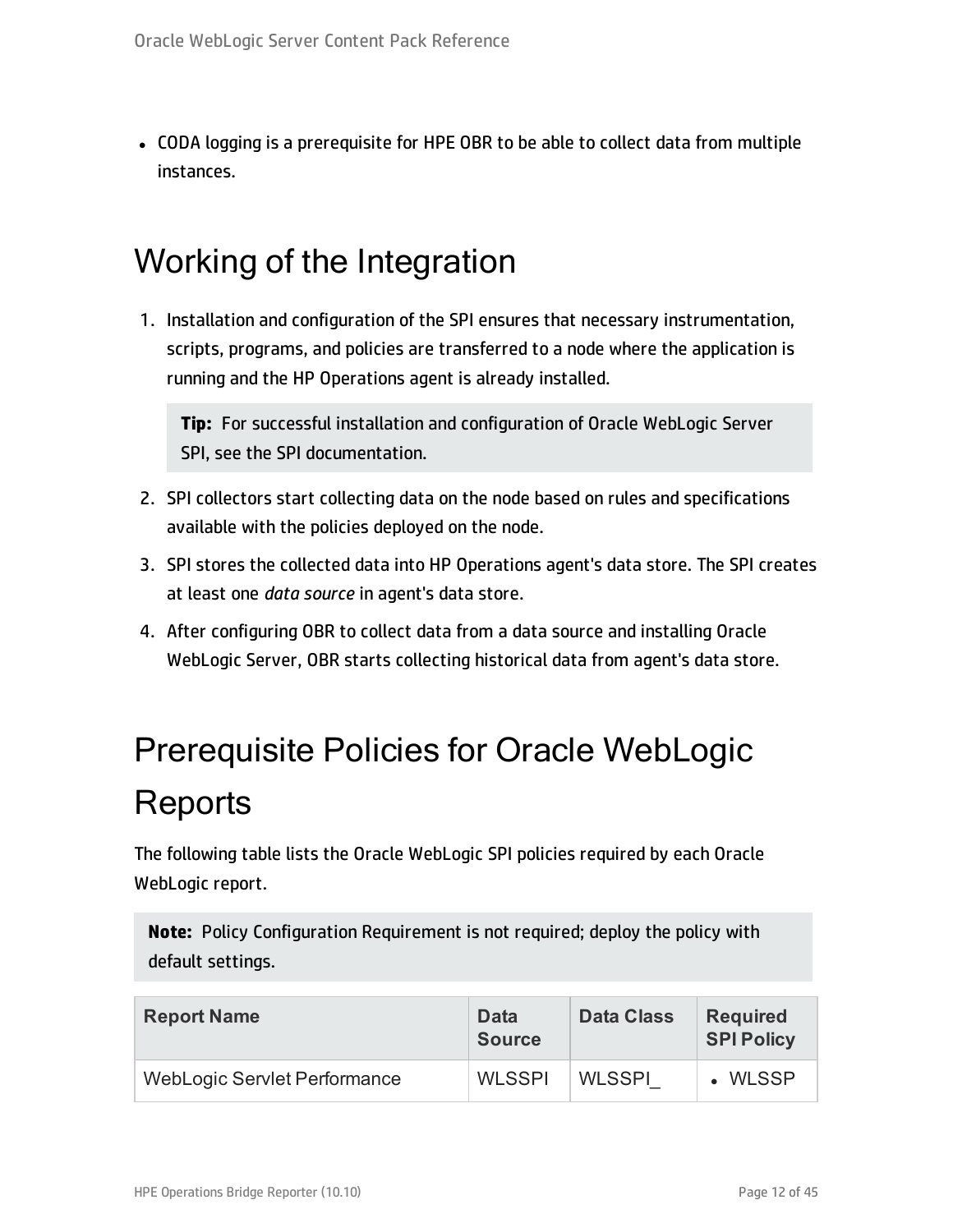| <b>Report Name</b>                                        | <b>Data</b><br><b>Source</b> | <b>Data Class</b>                                                         | <b>Required</b><br><b>SPI Policy</b>                                                    |
|-----------------------------------------------------------|------------------------------|---------------------------------------------------------------------------|-----------------------------------------------------------------------------------------|
| Summary                                                   |                              | <b>METRICS</b>                                                            | 10240<br><b>WLSSP</b><br>10242<br><b>WLSSP</b>                                          |
| WebLogic JVM Utilization                                  | <b>WLSSPI</b>                | <b>WLSSPI</b><br><b>METRICS</b>                                           | 10005<br><b>WLSSP</b><br>10819<br><b>WLSSP</b><br>10025                                 |
| <b>WebLogic Top N Summary</b>                             | <b>WLSSPI</b>                | <b>WLSSPI</b><br><b>METRICS</b><br><b>WLSSPI</b><br>RPT<br><b>METRICS</b> | <b>WLSSP</b><br>10010<br><b>WLSSP</b><br>10012<br><b>WLSSP</b>                          |
| WebLogic EJB Cache Hit                                    | <b>WLSSPI</b>                | <b>WLSSPI</b><br><b>METRICS</b><br>WLSSPI<br>RPT<br><b>METRICS</b>        | 10061<br><b>WLSSP</b><br>10262<br><b>WLSSP</b><br>$L_{0238}$<br><b>WLSSP</b>            |
| <b>WebLogic Transaction Performance</b><br><b>Details</b> | <b>WLSSPI</b>                | <b>WLSSPI</b><br><b>METRICS</b><br><b>WLSSPI</b><br>RPT<br><b>METRICS</b> | 10076<br><b>WLSSP</b><br>10070<br><b>WLSSP</b><br>10071                                 |
| <b>WebLogic JDBC Connection Pool</b><br>Summary           | <b>WLSSPI</b>                | WLSSPI<br>RPT<br><b>METRICS</b>                                           | <b>WLSSP</b><br>10260<br><b>WLSSP</b><br>10262<br><b>WLSSP</b><br>10063<br><b>WLSSP</b> |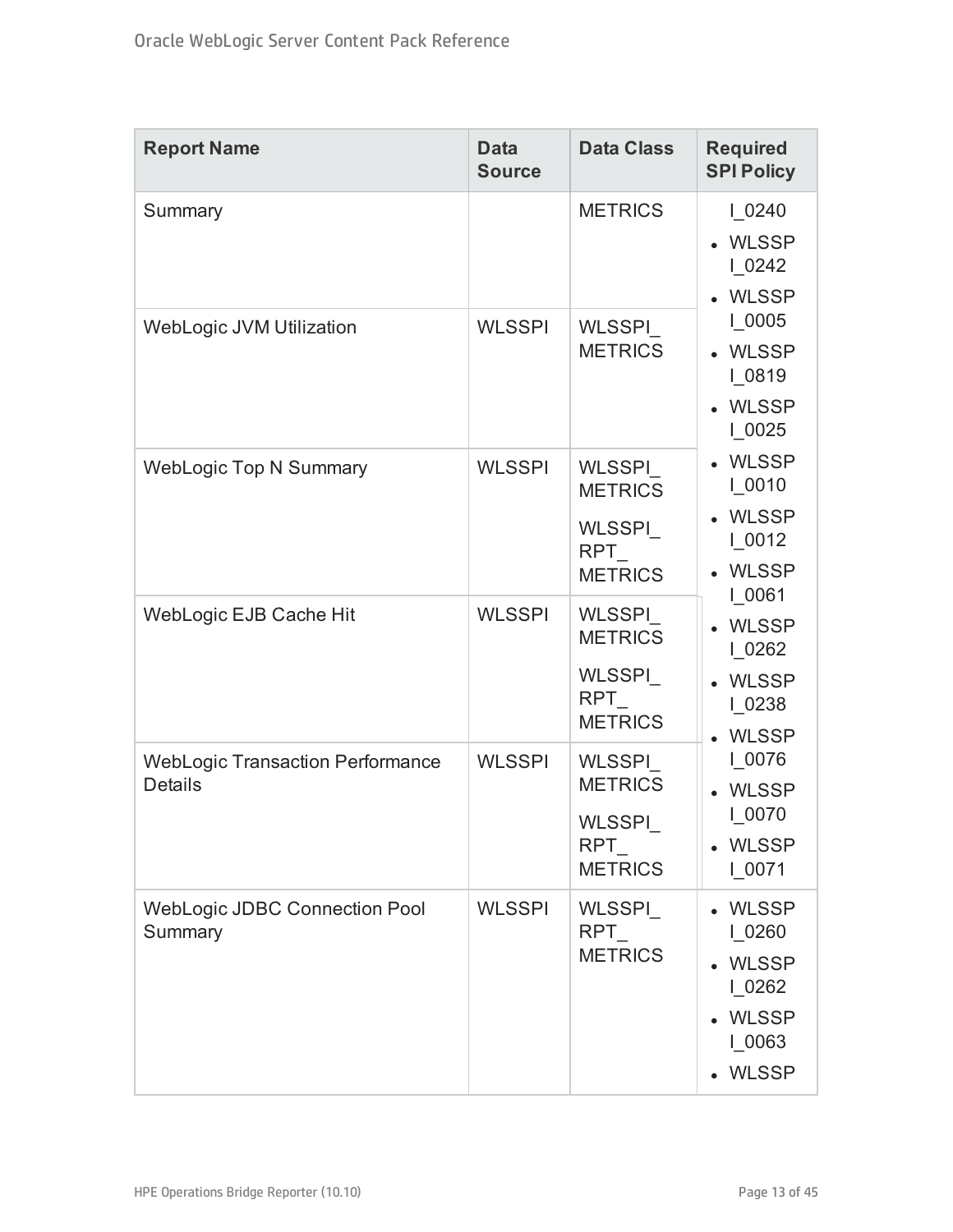| <b>Report Name</b>                          | <b>Data</b><br><b>Source</b> | <b>Data Class</b>                      | <b>Required</b><br><b>SPI Policy</b>                                             |
|---------------------------------------------|------------------------------|----------------------------------------|----------------------------------------------------------------------------------|
|                                             |                              |                                        | <b>I_0061</b><br><b>WLSSP</b><br>$L_{0263}$                                      |
| <b>WebLogic Executive Summary</b>           | <b>WLSSPI</b>                | WLSSPI<br>RPT<br><b>METRICS</b>        | <b>WLSSP</b><br>10265<br><b>WLSSP</b><br>$1$ <sub>0001</sub><br><b>WLSSP</b>     |
| <b>WebLogic JMS Performance Details</b>     | <b>WLSSPI</b>                | <b>WLSSPI</b><br>RPT<br><b>METRICS</b> | 10255<br><b>WLSSP</b><br><b>I_00256</b><br><b>WLSSP</b><br>10251<br><b>WLSSP</b> |
| <b>WebLogic Server Availability Details</b> | <b>WLSSPI</b>                | WLSSPI<br>RPT<br><b>METRICS</b>        | $1$ 0252<br><b>WLSSP</b><br>$L_{0253}$<br><b>WLSSP</b><br>10254                  |

**Note:** The SHR also collects data from the following policies:

WLSSPI\_0011, WLSSPI\_0035, WLSSPI\_0036, WLSSPI\_0026, WLSSPI\_0014, WLSSPI\_0284, WLSSPI\_0285, WLSSPI\_0286, WLSSPI\_0287, WLSSPI\_0288, WLSSPI\_0823, WLSSPI\_0072, WLSSPI\_0073, WLSSPI\_0074, WLSSPI\_0075, WLSSPI\_0079, WLSSPI\_0224, WLSSPI\_0225.

Using these policies, you can create OOTB custom reports.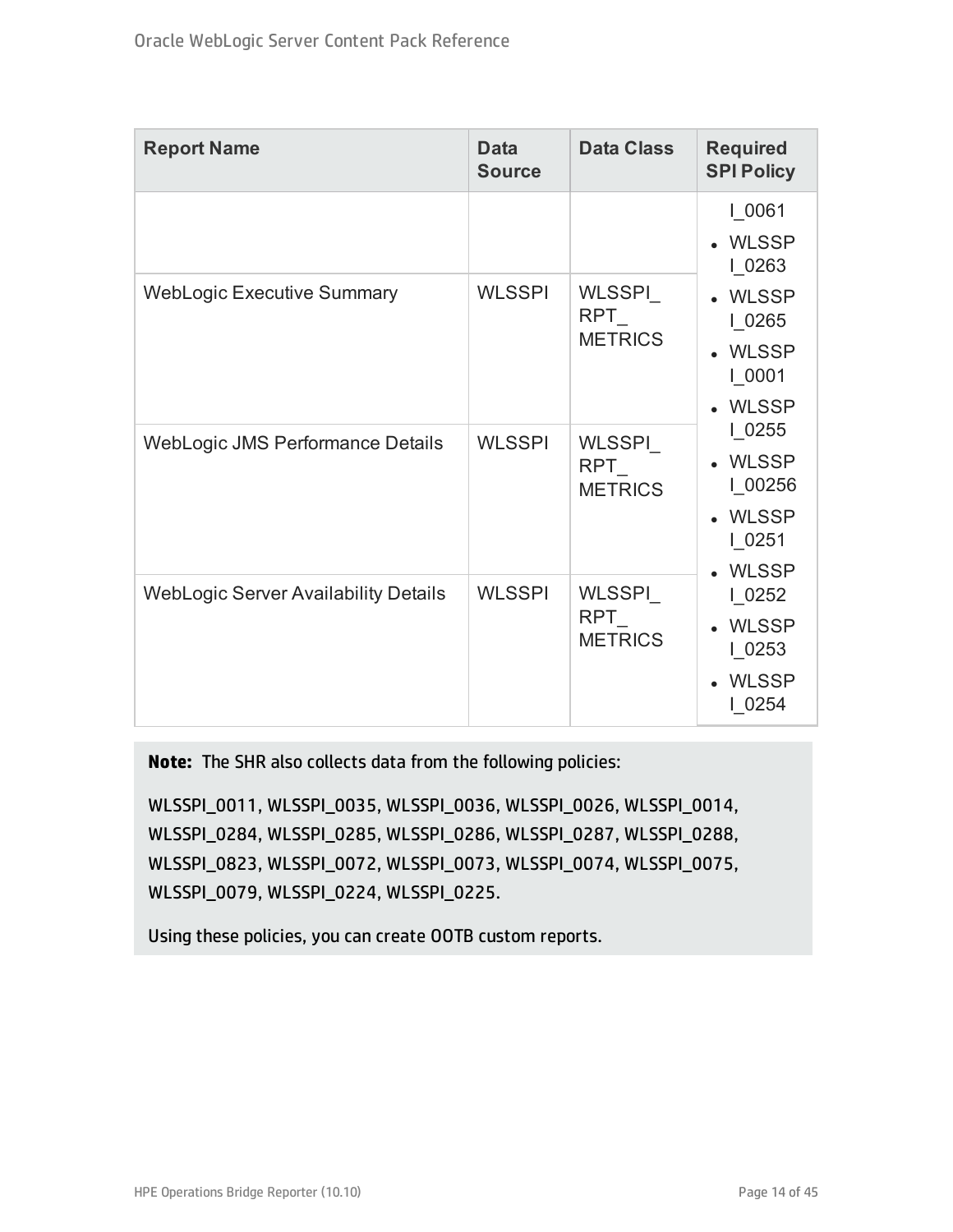## <span id="page-14-0"></span>Integrating with Data Sources for HP OMi Management Packs

To show reports on the data collected from Oracle WebLogic Server, OBR relies on the metrics collected by HP OMi Management Pack. The HP OMi Management Pack collectors store the data into the data store provided by the HP Operations agent. OBR's integration with HP OMi Management Pack data sources facilitates transfer of data from HP Operations agent's data store to OBR's database. This integration is established when you deploy OBR views in the RTSM deployment scenario.

<span id="page-14-1"></span>OBR provides performance reports for the WebLogic Management Pack enterprise application.

### Working of the Integration

1. Installation and configuration of an HP OMi Management Pack ensures that necessary instrumentation, scripts, programs, and policies are transferred to a node where the application is running and the HP Operations agent is already installed.

**Tip:** For successful installation and configuration of HP OMi Management Packs, see the HP OMi Management Pack documentation.

- 2. HP OMi Management Pack collectors start collecting data on the node based on rules and specifications available with the policies deployed on the node.
- 3. HP OMi Management Pack stores the collected data into HP Operations agent's data store. HP OMi Management Pack creates at least one *data source* in agent's data store.
- 4. After configuring OBR to collect data from a data source and installing Content Packs, OBR starts collecting historical data from agent's data store.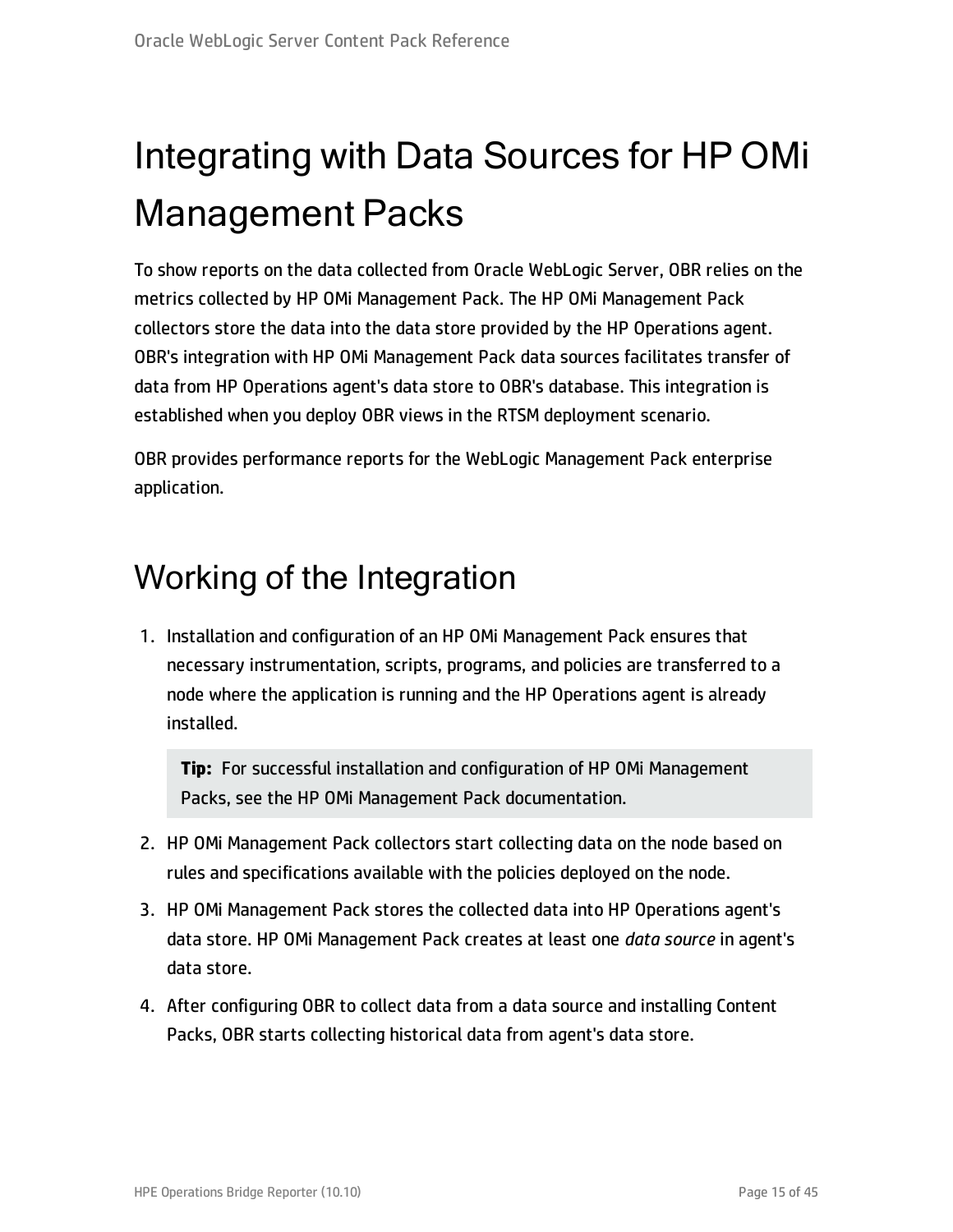## <span id="page-15-0"></span>Prerequisite Policies for Oracle WebLogic **Reports**

The following table lists the OMi MP for Oracle WebLogic policies and aspects required for each Oracle WebLogic report.

| <b>Report</b><br><b>Aspect</b>                      |                                                                 | <b>Policy Templates in Aspect</b>                                                                                                                                                        | <b>HP Operations agent</b>                  |                                                   |  |
|-----------------------------------------------------|-----------------------------------------------------------------|------------------------------------------------------------------------------------------------------------------------------------------------------------------------------------------|---------------------------------------------|---------------------------------------------------|--|
| <b>Name</b>                                         | <b>Name</b>                                                     |                                                                                                                                                                                          | <b>Data</b><br><b>Source</b><br><b>Name</b> | <b>Data Class</b><br><b>Name</b>                  |  |
| WebLogi<br>c Servlet<br>Performa<br>nce<br>Summary  | Weblogic<br>Servlet<br>Performa<br>nce                          | Weblogic<br>ServletAverageExecutionTime<br>Weblogic ServletRequestRate                                                                                                                   | <b>WEBL</b><br>OGI C<br><b>DATA</b>         | <b>WEBLOGI</b><br>$\mathsf{C}$<br><b>SERVLETS</b> |  |
| WebLogi<br>c JDBC<br>Connecti<br>on Pool<br>Summary | Weblogic<br><b>JDBC</b><br>Connecti<br>on Pool<br><b>Status</b> | Weblogic<br>ConnectionDelayTime<br>Weblogic<br><b>JDBCConnectionLeakRate</b><br>Weblogic<br>JDBCConnectionPoolThrough<br>putRate<br>Weblogic<br><b>JDBCConnectionPoolUtilizatio</b><br>n | <b>WEBL</b><br>OGI C<br><b>DATA</b>         | <b>WEBLOGI</b><br>C_JDBC                          |  |
| WebLogi<br>c Top N<br>Summary                       | Weblogic<br><b>JVM</b><br>Heap<br>Memory                        | Weblogic JVMHeapUsage                                                                                                                                                                    | <b>WEBL</b><br>OGI C<br><b>DATA</b>         | <b>WEBLOGI</b><br>C JVM                           |  |
|                                                     | Weblogic<br><b>JDBC</b><br>Connecti<br>on Pool<br><b>Status</b> | Weblogic<br>ConnectionDelayTime<br>Weblogic<br>JDBCConnectionPoolThrough                                                                                                                 | <b>WEBL</b><br>OGI C<br><b>DATA</b>         | <b>WEBLOGI</b><br>C_JDBC                          |  |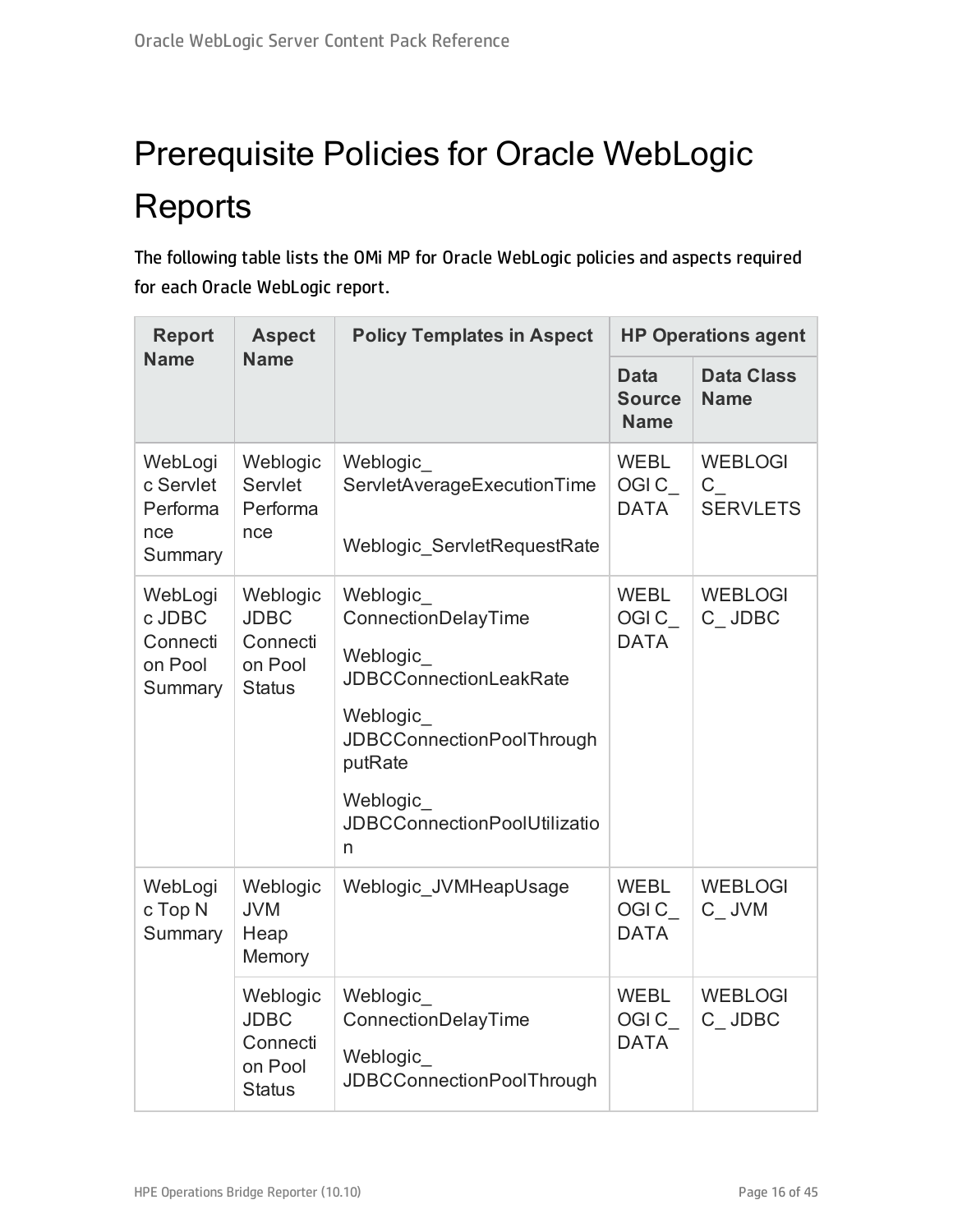| <b>Report</b>                                          | <b>Aspect</b>                             | <b>Policy Templates in Aspect</b>                                                                                                                                                                              |                                             | <b>HP Operations agent</b>                                         |  |  |
|--------------------------------------------------------|-------------------------------------------|----------------------------------------------------------------------------------------------------------------------------------------------------------------------------------------------------------------|---------------------------------------------|--------------------------------------------------------------------|--|--|
| <b>Name</b>                                            | <b>Name</b>                               |                                                                                                                                                                                                                | <b>Data</b><br><b>Source</b><br><b>Name</b> | <b>Data Class</b><br><b>Name</b>                                   |  |  |
|                                                        |                                           | putRate                                                                                                                                                                                                        |                                             |                                                                    |  |  |
|                                                        | Weblogic<br><b>EJB</b><br>Performa<br>nce | Weblogic<br><b>EJBCacheHitPercentage</b><br>Weblogic EJBPoolWaitCount                                                                                                                                          | <b>WEBL</b><br>OGI C<br><b>DATA</b>         | <b>WEBLOGI</b><br>C EJB<br><b>TRANS</b><br><b>WEBLOGI</b><br>C EJB |  |  |
| WebLogi<br>c EJB<br>Cache<br>Hit                       | Weblogic<br><b>EJB</b><br>Performa<br>nce | Weblogic<br><b>EJBCacheHitPercentage</b>                                                                                                                                                                       | <b>WEBL</b><br>OGI C<br><b>DATA</b>         | <b>WEBLOGI</b><br>C EJB<br><b>TRANS</b>                            |  |  |
| WebLogi<br>c JMS<br>Performa<br>n ce<br><b>Details</b> | Weblogic<br><b>JMS</b><br>Performa<br>nce | Weblogic<br><b>JMSServerThruByteRate</b><br>Weblogic<br><b>JMSServerThruMessageRate</b><br>Weblogic<br><b>JMSUtilizationByBytesPercent</b><br>age<br>Weblogic<br><b>JMSUtilizationByMessagesPer</b><br>centage | <b>WEBL</b><br>OGI C<br><b>DATA</b>         | <b>WEBLOGI</b><br>C JMS                                            |  |  |
| WebLogi<br>c JVM<br>Utilizatio<br>n                    | Weblogic<br><b>JVM</b><br>Heap<br>Memory  | Weblogic_JVMHeapUsage<br>Weblogic<br><b>JVMHeapFreeMemory</b>                                                                                                                                                  | <b>WEBL</b><br>OGI C<br><b>DATA</b>         | <b>WEBLOGI</b><br>C JVM                                            |  |  |
| WebLogi<br>c Server<br>Availabilit<br>y Details        | Weblogic<br>Server<br><b>Status</b>       | Weblogic ServerStatus                                                                                                                                                                                          | <b>WEBL</b><br>OGI C<br><b>DATA</b>         | <b>WEBLOGI</b><br>$\mathsf{C}^-$<br><b>SERVER</b>                  |  |  |
| WebLogi                                                | Weblogic                                  | Weblogic                                                                                                                                                                                                       | <b>WEBL</b>                                 | <b>WEBLOGI</b>                                                     |  |  |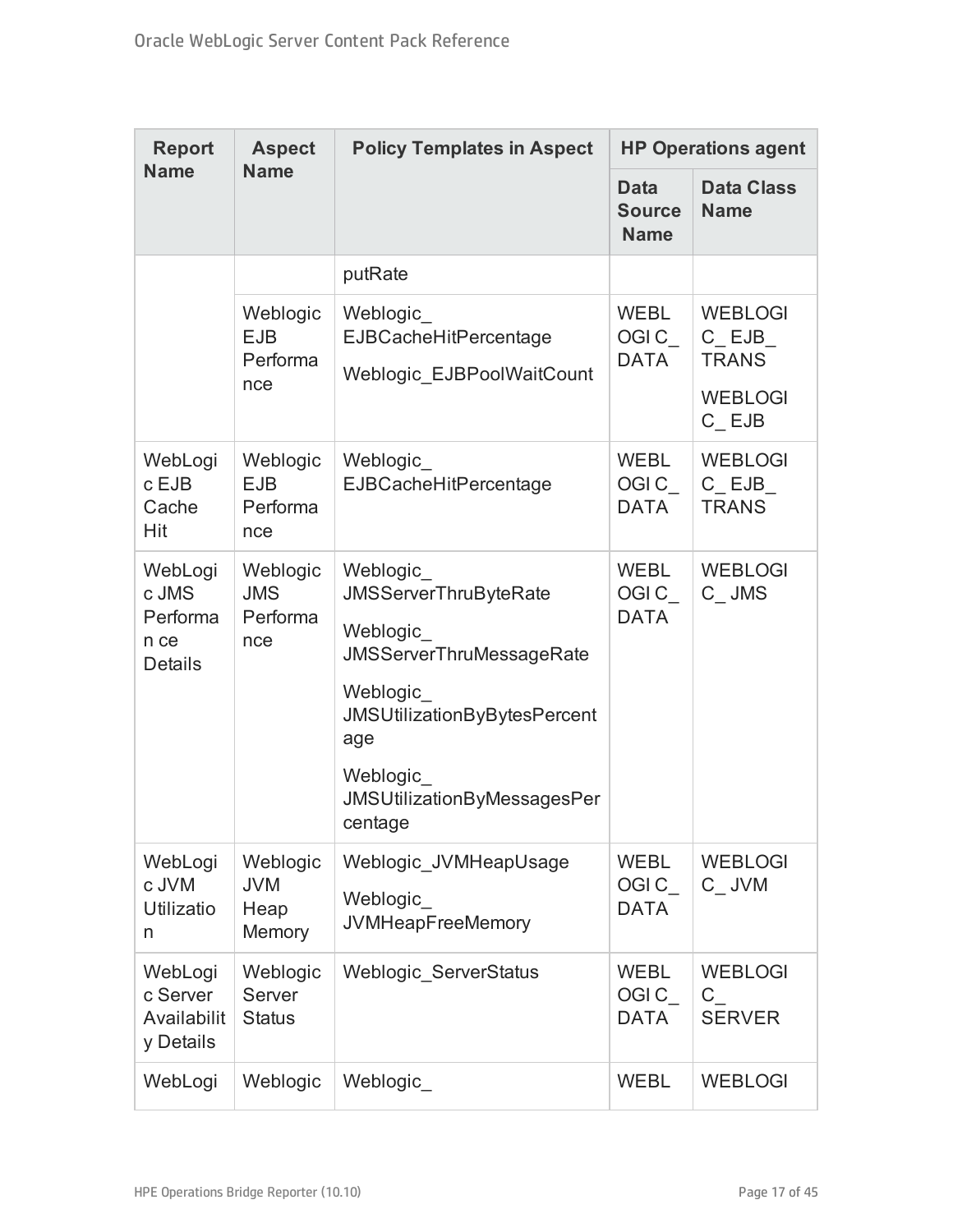| <b>Report</b>                                             | <b>Aspect</b>                       | <b>Policy Templates in Aspect</b>                               | <b>HP Operations agent</b>           |                                                 |  |
|-----------------------------------------------------------|-------------------------------------|-----------------------------------------------------------------|--------------------------------------|-------------------------------------------------|--|
| <b>Name</b>                                               | <b>Name</b>                         |                                                                 | Data<br><b>Source</b><br><b>Name</b> | <b>Data Class</b><br><b>Name</b>                |  |
| C<br>Transacti<br>on<br>Performa<br>nce<br><b>Details</b> | Transacti<br>ons                    | TransactionThroughputRate<br>Weblogic<br>TransactionAverageTime | OGI C<br><b>DATA</b>                 | $\mathsf{C}^-$<br><b>TRANSACT</b><br><b>ION</b> |  |
| WebLogi<br>C<br>Executive<br>Summary                      | Weblogic<br>Server<br><b>Status</b> | Weblogic ServerStatus                                           | <b>WEBL</b><br>OGI C<br><b>DATA</b>  | <b>WEBLOGI</b><br>C<br><b>SERVER</b>            |  |

**Note:** All the other metrics that were part of this report are collected from the System Management and OM SHR Content Packs.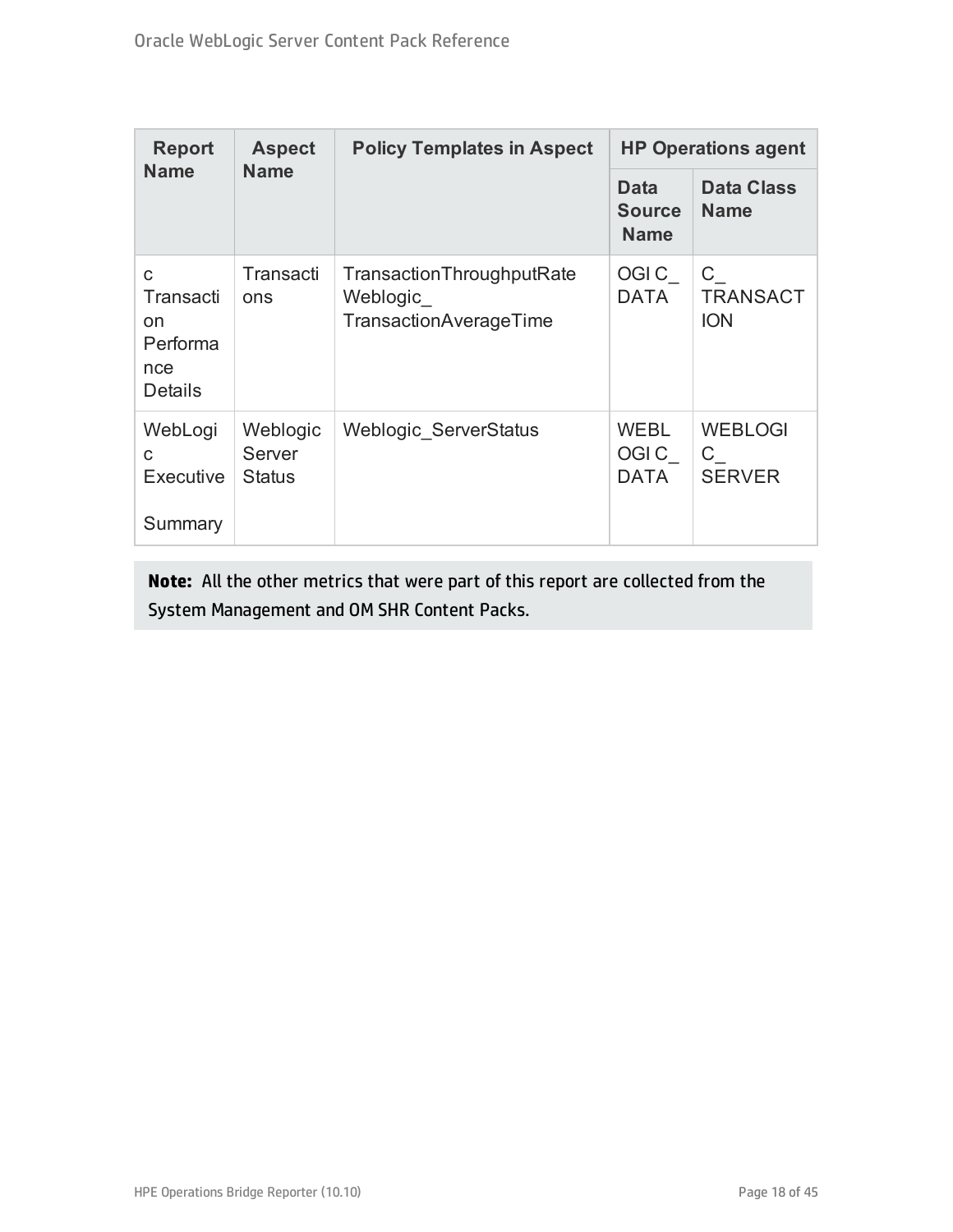# <span id="page-18-0"></span>Deploy Topology Views

<span id="page-18-1"></span>To configure HPE OBR to collect domain-specific data, you need to deploy the topology views for Oracle WebLogic Server Content Pack. These topology views contain specific CI attributes that Oracle WebLogic Server Content Pack uses to collect the relevant data.

# <span id="page-18-2"></span>List of Content Pack and Topology Views to Deploy

The following table lists the topology views to deploy for Oracle WebLogic Server Content Pack:

| <b>Content</b><br><b>Pack</b> | <b>View Name</b>                                     | <b>Location</b>                                                                                                                                                                                                   |  |  |  |
|-------------------------------|------------------------------------------------------|-------------------------------------------------------------------------------------------------------------------------------------------------------------------------------------------------------------------|--|--|--|
| <b>On Windows</b>             |                                                      |                                                                                                                                                                                                                   |  |  |  |
| Oracle<br>WebLogi<br>c Server | J2EEApplication.z<br>ip<br>J2EEApplication<br>OM.zip | For OM/SPI: %PMDB<br>HOME%\packages\ApplicationServer\E<br>TL AppSrvrWLS<br>WLSSPI.ap\source\cmdb views<br>For OMi/MP: %PMDB<br>HOME%\packages\ApplicationServer\E<br>TL AppSrvrWLS<br>WLSMP.ap\source\cmdb views |  |  |  |
| <b>On Linux</b>               |                                                      |                                                                                                                                                                                                                   |  |  |  |
| Oracle<br>WebLogi             | J2EEApplication.z<br>ip                              | For OM/SPI: \$PMDB<br>HOME/packages/ApplicationServer/ET                                                                                                                                                          |  |  |  |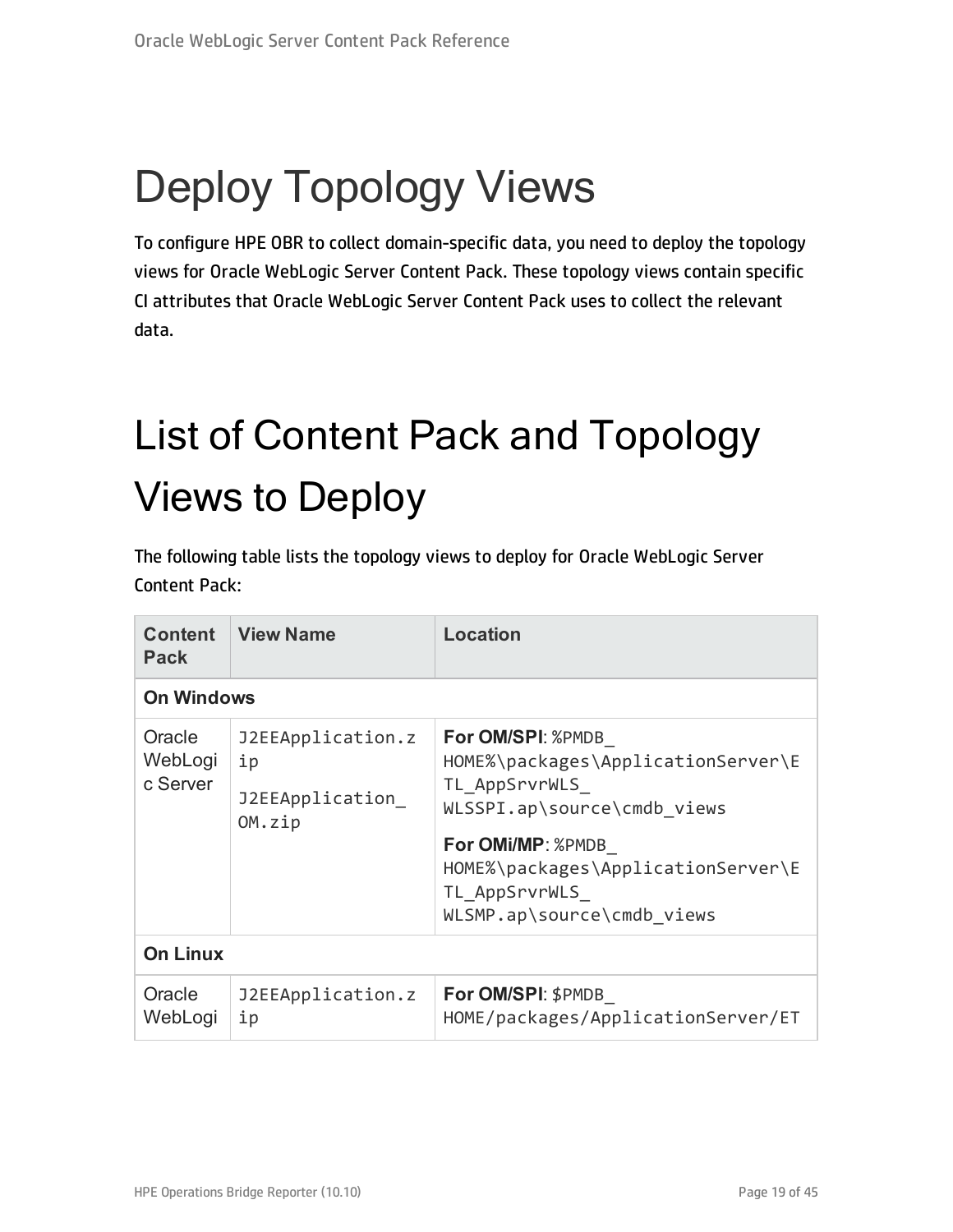| <b>Content</b><br><b>Pack</b> | <b>View Name</b>          | Location                                                                                               |
|-------------------------------|---------------------------|--------------------------------------------------------------------------------------------------------|
| c Server                      | J2EEApplication<br>OM.zip | L AppSrvrWLS<br>WLSSPI.ap/source/cmdb_views                                                            |
|                               |                           | For OMi/MP: \$PMDB<br>HOME/packages/ApplicationServer/ET<br>L AppSrvrWLS WLSMP.ap/source/cmdb<br>views |

<span id="page-19-0"></span>For more information on topology model views for the Oracle WebLogic Server Content Pack, see *HPE Operations Bridge Reporter Configuration Guide*.

### HP BSM Server

To deploy the topology model views for the Oracle WebLogic Server Content Pack in the HP BSM server, follow these steps:

1. In the web browser, type the following URL:

http://*<BSM system FQDN>*/bsm

where, *<BSM system FQDN>* is the FQDN of the HP BSM server.

**Note:** You can launch the HP BSM server from a system where HPE OBR is installed or any other local system. If you are launching from local system, ensure that you browse to the location mentioned in List of [Content](#page-18-2) Pack and [Topology](#page-18-2) Views to Deploy and copy the required views to your local system.

The Business Service Management Login page appears.

- 2. Type the login name and password and click **Log In**. The Business Service Management - Site Map appears.
- 3. Click **Administration > RTSM Administration**. The RTSM Administration page appears.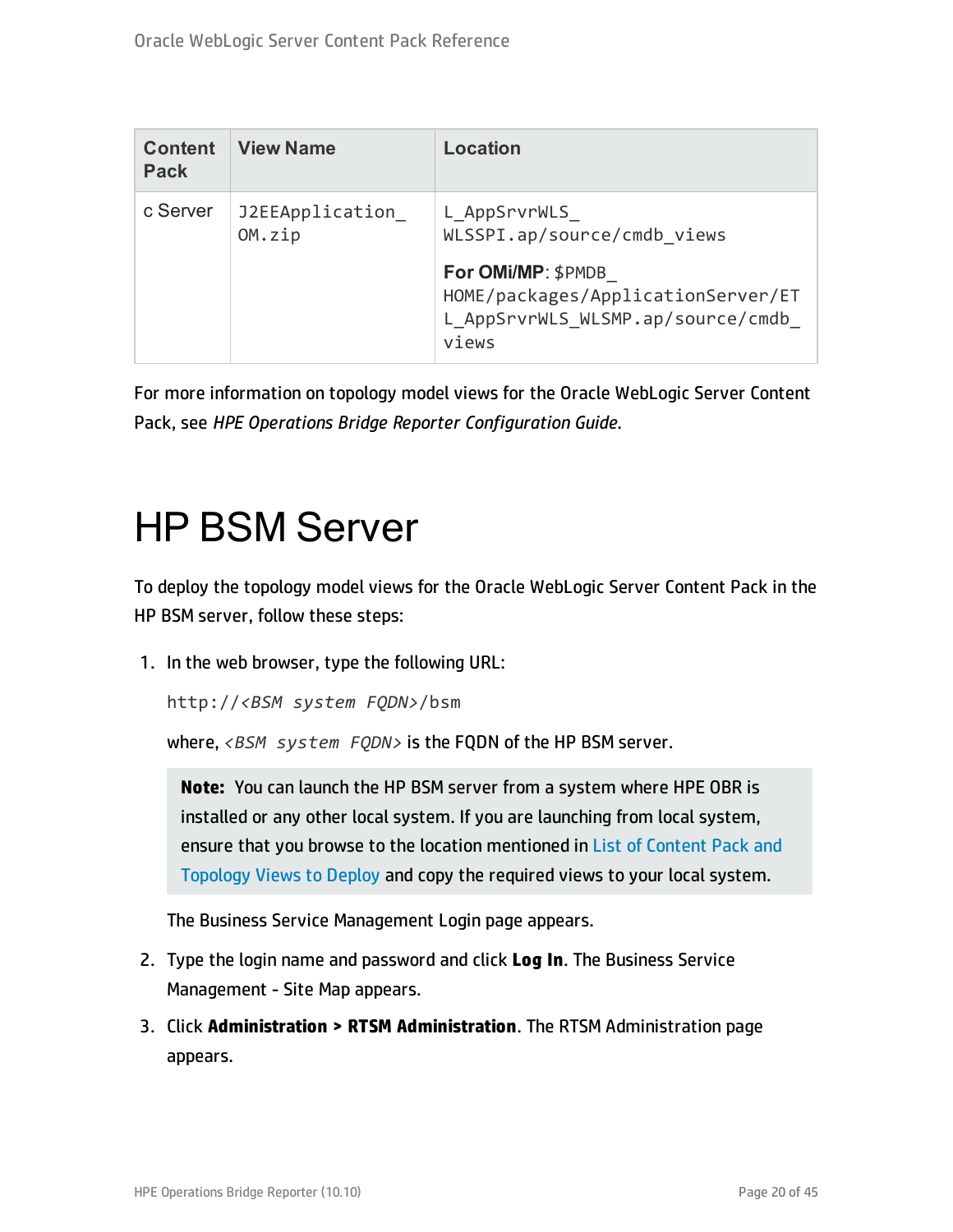

4. Click **Administration > Package Manager**. The Package Manager page appears.



5. Click the **Deploy Packages to Server (from local disk)** icon. The **Deploy Package to Server** dialog box appears.



6. Click the **Add** icon.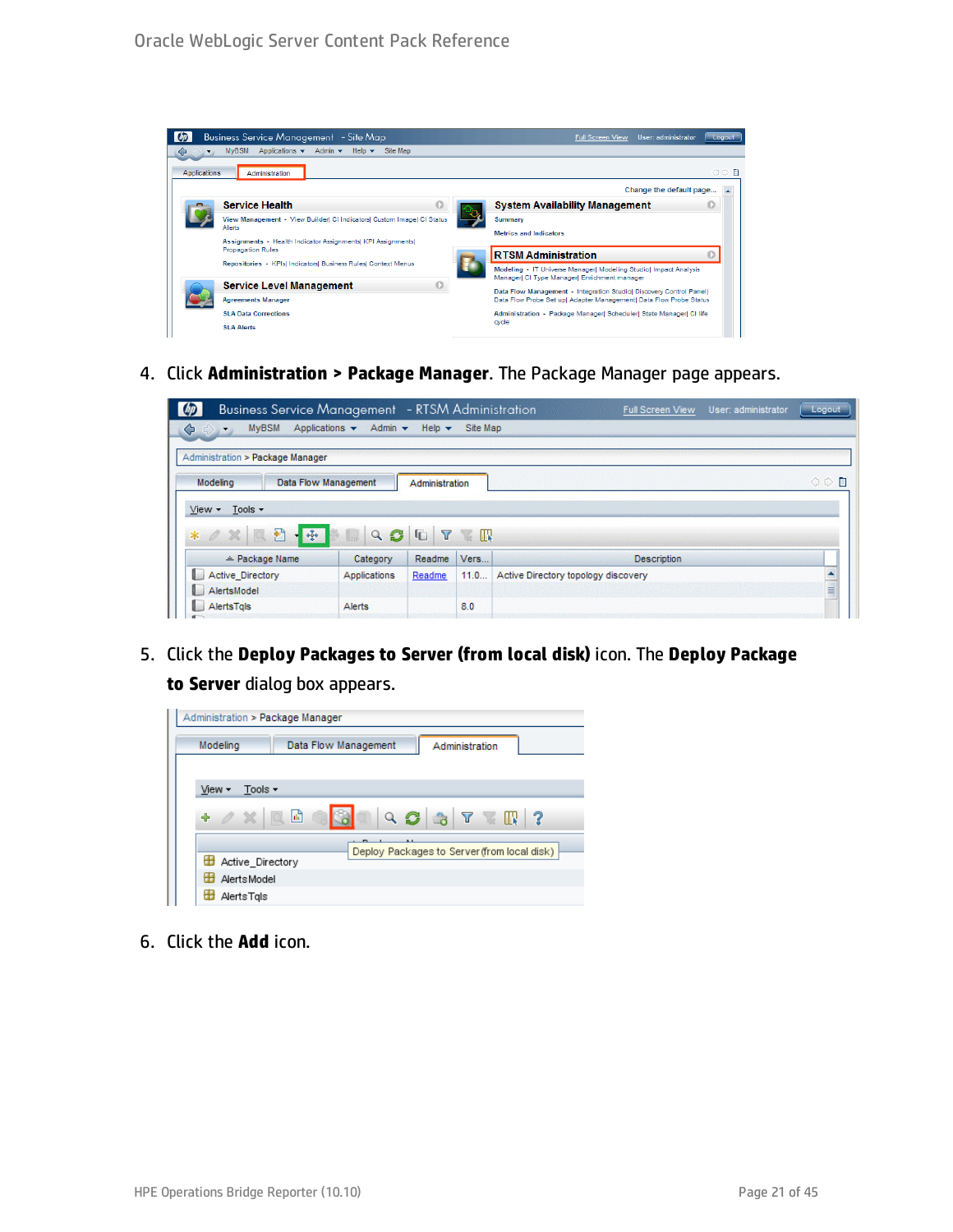| <b>&amp; Deploy Packages to Server</b>      |  |
|---------------------------------------------|--|
| Choose the package zip files to be deployed |  |
| Package (zip)                               |  |
|                                             |  |
|                                             |  |

The **Deploy Package to Server (from local disk)** dialog box appears.

7. Browse to the location of the Content Pack zip files, select the required files, and then click **Open**.

You can view and select the TQL and ODB views that you want to deploy under **Select the resources you want to deploy** in the **Deploy Package to Server (from local disk)** dialog box. Ensure that all the files are selected.

8. Click **Deploy** to deploy the Content Pack views.

<span id="page-21-0"></span>You have successfully deployed the Content Packs views based on the type of deployment scenario selected for HPE OBR.

## HP OMi 10 Server

To deploy the topology model views for the Oracle WebLogic Server Content Pack in the HP OMi 10 server, follow these steps:

1. In the web browser, type the following URL:

http://*<OMi system FQDN>*/omi

where, *<OMi system FQDN>* is the FQDN of the HP OMi server.

**Note:** You can launch the HP OMi server from a system where HPE OBR is installed or any other local system. If you are launching from local system, ensure that you browse to the location mentioned in List of [Content](#page-18-2) Pack and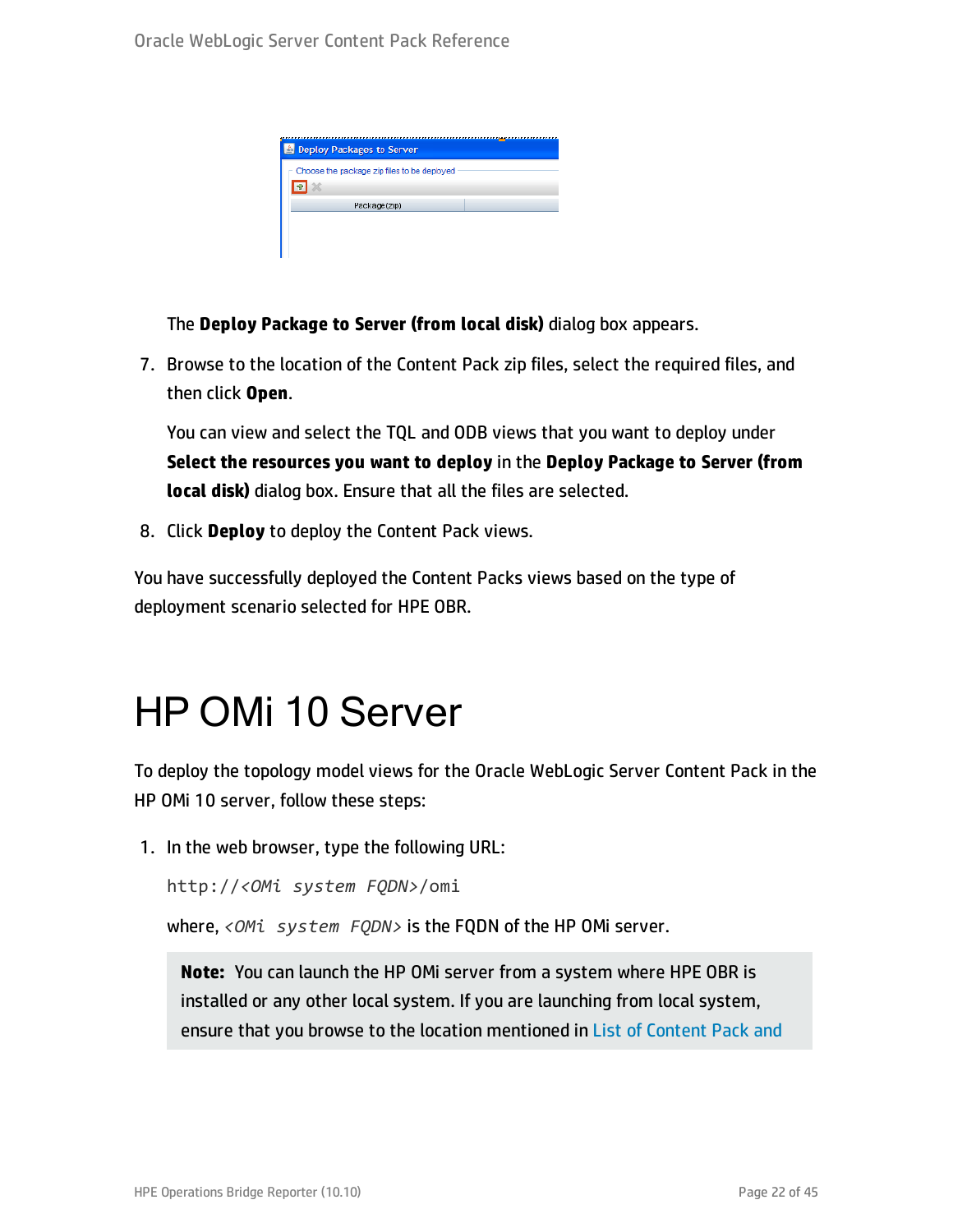[Topology](#page-18-2) Views to Deploy and copy the required views to your local system.

The Operations Manager i Login page appears.

- 2. Type the login name and password and click **Log In**. The Operations Manager i Workspace page appears.
- 3. Click **Administration > RTSM Administration > Package Manager**.



The Package Manager page appears.

4. Click the **Deploy Packages to Server (from local disk)** icon. The **Deploy Package to Server** dialog box appears.

| <b><i>OD</i></b> Operations Manager i                                   | Workspaces $\sim$ |        | Administration $\sim$ |          | Q search for menu items             | $\blacktriangle$ r admin $\blacktriangleright$ | $\odot$ |
|-------------------------------------------------------------------------|-------------------|--------|-----------------------|----------|-------------------------------------|------------------------------------------------|---------|
| Administration > RTSM Administration > Administration > Package Manager |                   |        |                       |          |                                     |                                                |         |
| View $\arrow$ Tools $\rightarrow$ Help $\rightarrow$                    |                   |        |                       |          |                                     |                                                |         |
|                                                                         |                   |        |                       |          |                                     |                                                |         |
| ≐ Package N Deploy packages to server (from local disk)                 |                   | Readme | <b>Version</b>        | Build Nu | <b>Description</b>                  |                                                |         |
| Active_Directory                                                        | Applications      | Readme | 13.0-1179             | 1179     | Active Directory topology discovery |                                                |         |
| AlertsModel                                                             |                   |        |                       |          |                                     |                                                |         |
| AlertsTgls                                                              | Alerts            |        | 8.0                   |          |                                     |                                                |         |

5. Click the **Add** icon.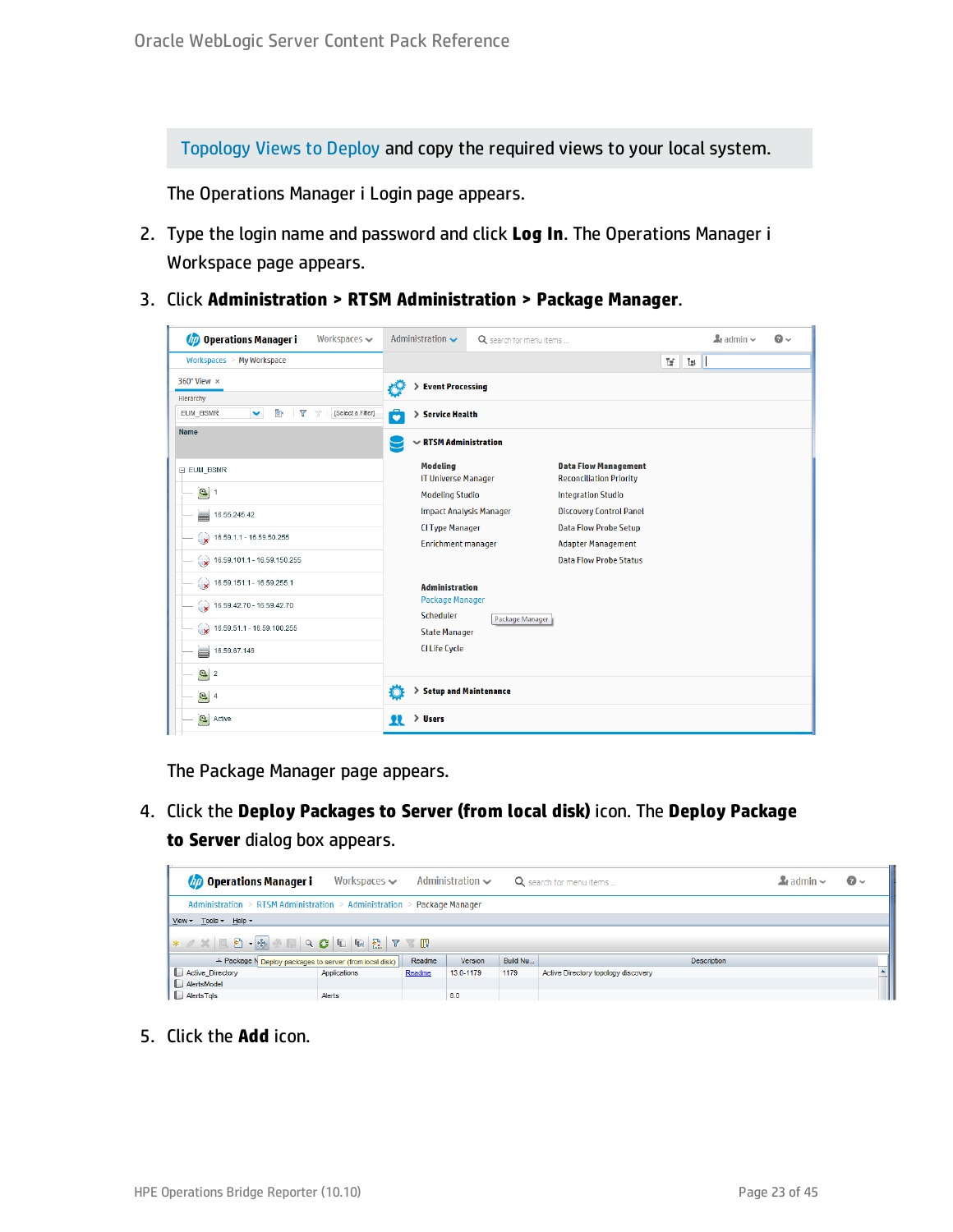| Deploy Packages to Server                   |      | $\overline{\mathbf{x}}$ |  |  |  |  |  |
|---------------------------------------------|------|-------------------------|--|--|--|--|--|
| Choose the package zip files to be deployed |      |                         |  |  |  |  |  |
| 电<br>$\%$                                   |      |                         |  |  |  |  |  |
| Package(zip)<br>Add                         | Path |                         |  |  |  |  |  |
|                                             |      |                         |  |  |  |  |  |
|                                             |      |                         |  |  |  |  |  |
|                                             |      |                         |  |  |  |  |  |
|                                             |      |                         |  |  |  |  |  |
|                                             |      |                         |  |  |  |  |  |
| <br>Select the resources you want to deploy |      |                         |  |  |  |  |  |
| 名马路                                         |      |                         |  |  |  |  |  |
|                                             |      |                         |  |  |  |  |  |
|                                             |      |                         |  |  |  |  |  |
|                                             |      |                         |  |  |  |  |  |
|                                             |      |                         |  |  |  |  |  |
|                                             |      |                         |  |  |  |  |  |
|                                             |      |                         |  |  |  |  |  |
|                                             |      |                         |  |  |  |  |  |
|                                             |      | Deploy<br>Cancel        |  |  |  |  |  |

The **Deploy Package to Server (from local disk)** dialog box appears.

6. Browse to the location of the Content Pack zip files, select the required files, and then click **Open**.

You can view and select the TQL and ODB views that you want to deploy under **Select the resources you want to deploy** in the **Deploy Package to Server (from local disk)** dialog box. Ensure that all the files are selected.

7. Click **Deploy** to deploy the Content Pack views.

You have successfully deployed the Content Packs views based on the type of deployment scenario selected for HPE OBR.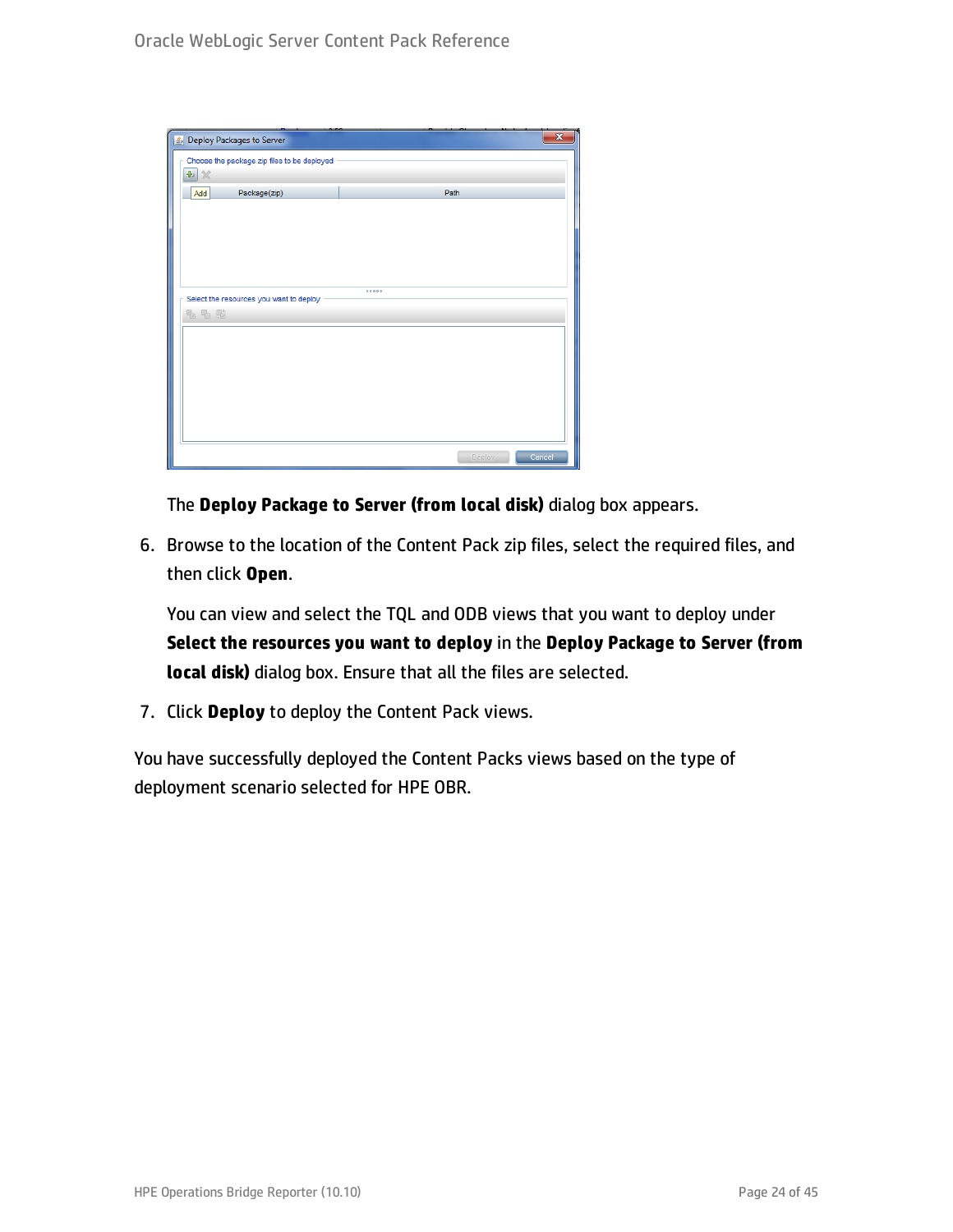## <span id="page-24-0"></span>Install the Content Pack

<span id="page-24-1"></span>Before you begin to install the Content Packs, check the availability and integrity of the data sources.

# Check Availability and Integrity of Data Sources

[[[Undefined variable \_HPc\_Basic\_Variables.Short\_Name]]] has Data Source Readiness Check tool that enables you to check the availability and integrity of RTSM and PA data sources before installing Content Packs. The tool is available on Windows and Linux operating systems. You can check the data source readiness using the property file or by database.

#### **Check Data Source Related to RTSM**

To check the availability and integrity of data source related to RTSM, follow these steps:

- 1. Log on to the [[[Undefined variable \_HPc\_Basic\_Variables.Short\_Name]]] system.
- 2. Before you check the data source readiness, ensure the following:
	- a. The **dscheck** folder is available in PMDB\_HOME.
	- b. The dscheckRTSM.sh script is available in %PMDB\_HOME%\dscheck\bin (**On Windows**) and \$PMDB\_HOME/dscheck/bin (**On Linux**).
	- c. Property file is created with the following entries: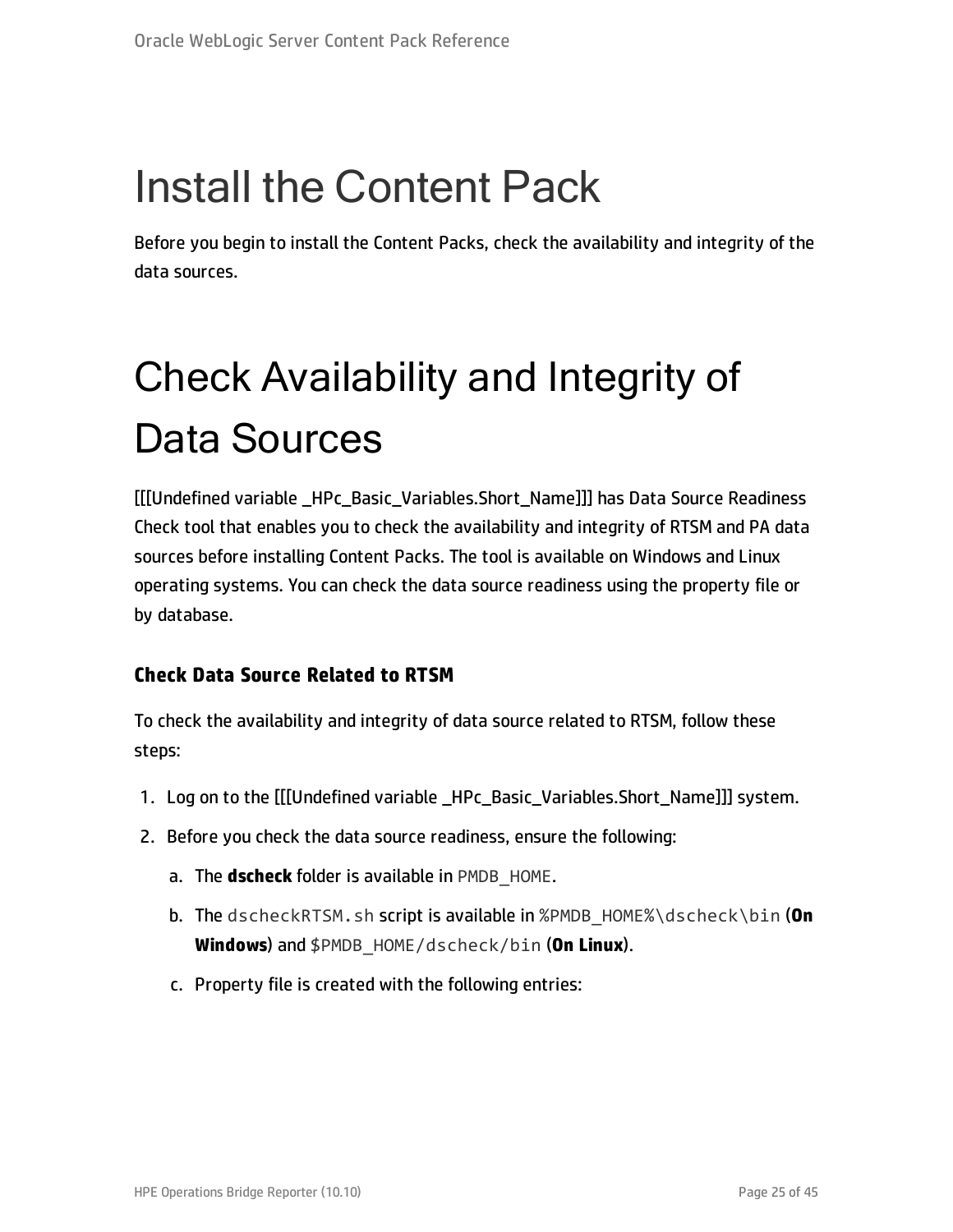## RTSM DB connection properties rtsm.hostname=<*hostname*> rtsm.username=<*username*> rtsm.password=<*password*> rtsm.port=<*port*>

- 3. To check the data source readiness, run the following command in the command prompt:
	- a. cd {PMDB HOME}/dscheck/bin
	- b. Check the data source readiness using:
		- i. **Property file**:

dscheckRTSM.sh -propFile <*File\_Path*>/<*property\_file*>

where, <*File\_Path*> is the path where property file is created.

<*property\_file*> is the name of the RTSM property file. For example, rtsm.prp.

#### ii. **Database**:

./dscheckRTSM.sh

You can open the . html file created in **dscheck** folder to check the availability and integrity of the RTSM data source.

| <b>Status Summary</b>            |                                   |                                    |                              |                                           |                                           |
|----------------------------------|-----------------------------------|------------------------------------|------------------------------|-------------------------------------------|-------------------------------------------|
| <b>BSM/OMi</b><br><b>Version</b> | <b>Host Name</b>                  | <b>Connection</b><br><b>Status</b> | <b>View</b><br><b>Status</b> | <b>Mandatory CI Type</b><br><b>Status</b> | <b>Mandatory CI<br/>Attributes Status</b> |
| <b>Unknown</b>                   | IWFVM02277.hpswlabs.adapps.hp.com | Ø                                  | 0                            | 0                                         | Ø                                         |
|                                  |                                   |                                    |                              |                                           |                                           |
|                                  |                                   |                                    |                              |                                           |                                           |
| <b>Select Views:</b>             |                                   |                                    |                              |                                           |                                           |
| Not available in RTSM            | Missing Mandatory CI Types        |                                    |                              | Missing Mandatory CI Attributes           |                                           |
|                                  |                                   |                                    |                              |                                           |                                           |
| <b>View Summary</b>              |                                   |                                    |                              |                                           |                                           |
|                                  |                                   |                                    |                              |                                           |                                           |
| <b>View Name</b>                 | <b>Available in</b>               | <b>Mandatory CI</b>                |                              | <b>Mandatory CI</b>                       |                                           |
|                                  | RTSM?                             | <b>Types Missing</b>               |                              | <b>Attributes</b><br><b>Missing</b>       |                                           |
| SM_PA                            | Yes:                              |                                    |                              |                                           |                                           |
| SM SiS BusinessView              | <b>Yes</b>                        |                                    |                              |                                           |                                           |
| Exchange Site View               | Yes.                              |                                    |                              | Ω.                                        |                                           |
| J2EE_Deployment                  | Yes                               |                                    |                              | n                                         |                                           |
| SM_HyperV_BusinessView           | Yes                               |                                    |                              |                                           |                                           |
| <b>SM_SiS_Server</b>             | Yes                               |                                    |                              |                                           |                                           |
| SM Sol Zones                     | Yes.                              |                                    |                              |                                           |                                           |
| <b>ORA Deployment</b>            | <b>Yes</b>                        |                                    |                              |                                           |                                           |
| MSSQL_BusinessView               | Yes:                              |                                    |                              |                                           |                                           |
| <b>ORA_BusinessView</b>          | Yes.                              |                                    |                              |                                           |                                           |
|                                  | SM_Sol_Zones_BusinessView<br>Yes  |                                    |                              | 12 <sup>°</sup>                           |                                           |
| <b>SHR_Network</b>               | Yes:                              |                                    |                              | $\mathbf{0}$                              |                                           |
| <b>SM LPAR</b>                   | Yes                               |                                    |                              | $\blacktriangleleft$                      |                                           |
| SM SiS                           | Yes:                              |                                    |                              |                                           |                                           |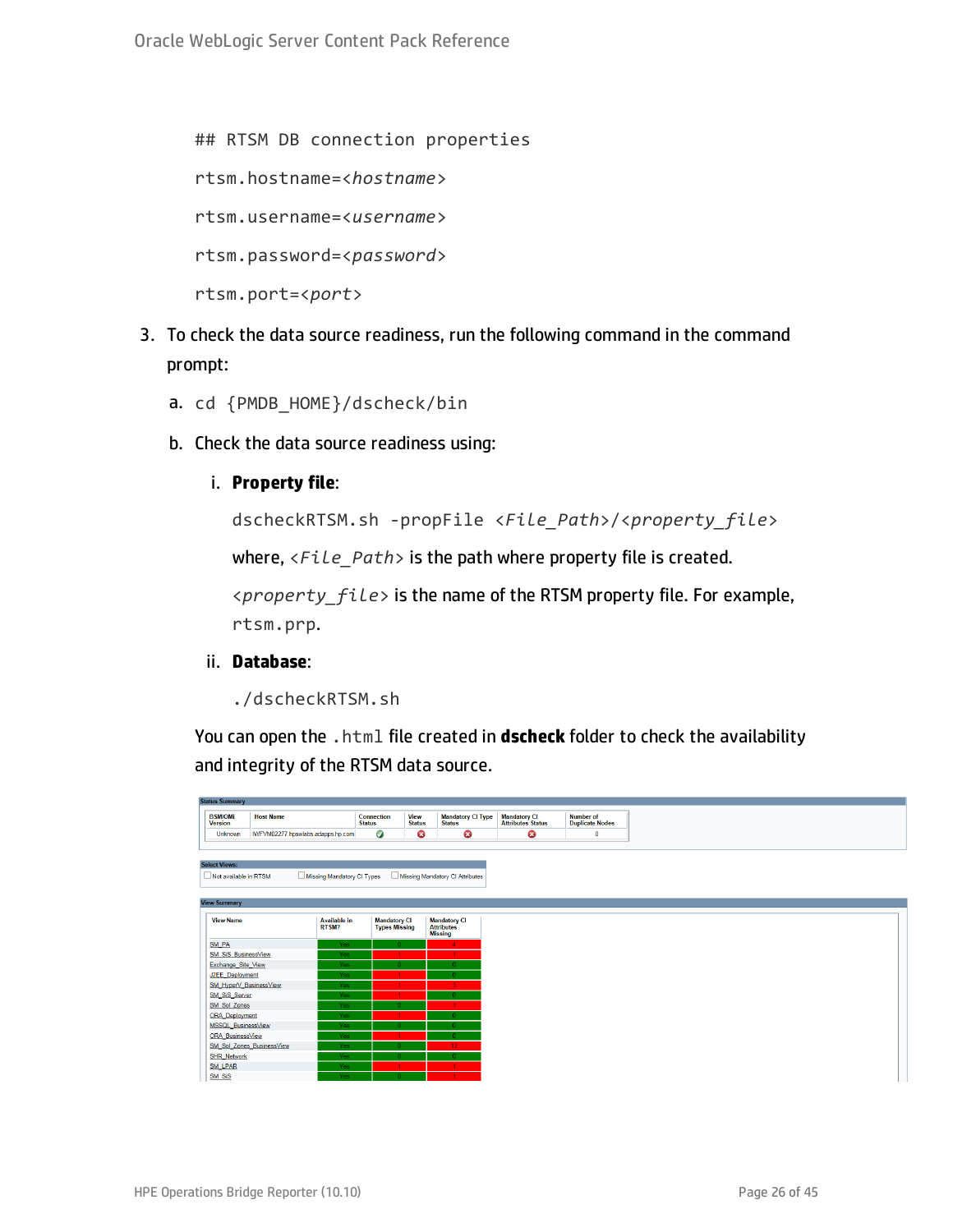The file displays the following information:

- i. Server status
- ii. Configuration details
- iii. Views available in RTSM
- iv. Mandatory CI types missing in the view
- v. Mandatory CI attributes missing with the CI type

#### **Check Data Source Related to PA**

To check the availability and integrity of data source related to PA, follow these steps:

- 1. Log on to the [[[Undefined variable \_HPc\_Basic\_Variables.Short\_Name]]] system.
- 2. Before you check the data source readiness, ensure the following:
	- a. The **dscheck** folder is available in PMDB\_HOME.
	- b. The dscheckPA.sh script is available in %PMDB\_HOME%\dscheck\bin (**On Windows**) and \$PMDB\_HOME/dscheck/bin (**On Linux**).
	- c. Property file with the entries of PA nodes is created.
- 3. To check the data source readiness, run the following command in the command prompt:
	- a. cd {PMDB HOME}/dscheck/bin
	- b. Check the data source readiness using:
		- i. **Property file**:

dscheckPA.sh -propFile <*File\_Path*>/<*property\_file*>

where, <*File\_Path*> is the path where property files is created.

<*property\_file*> is the name of the PA property file. For example, pa.prp.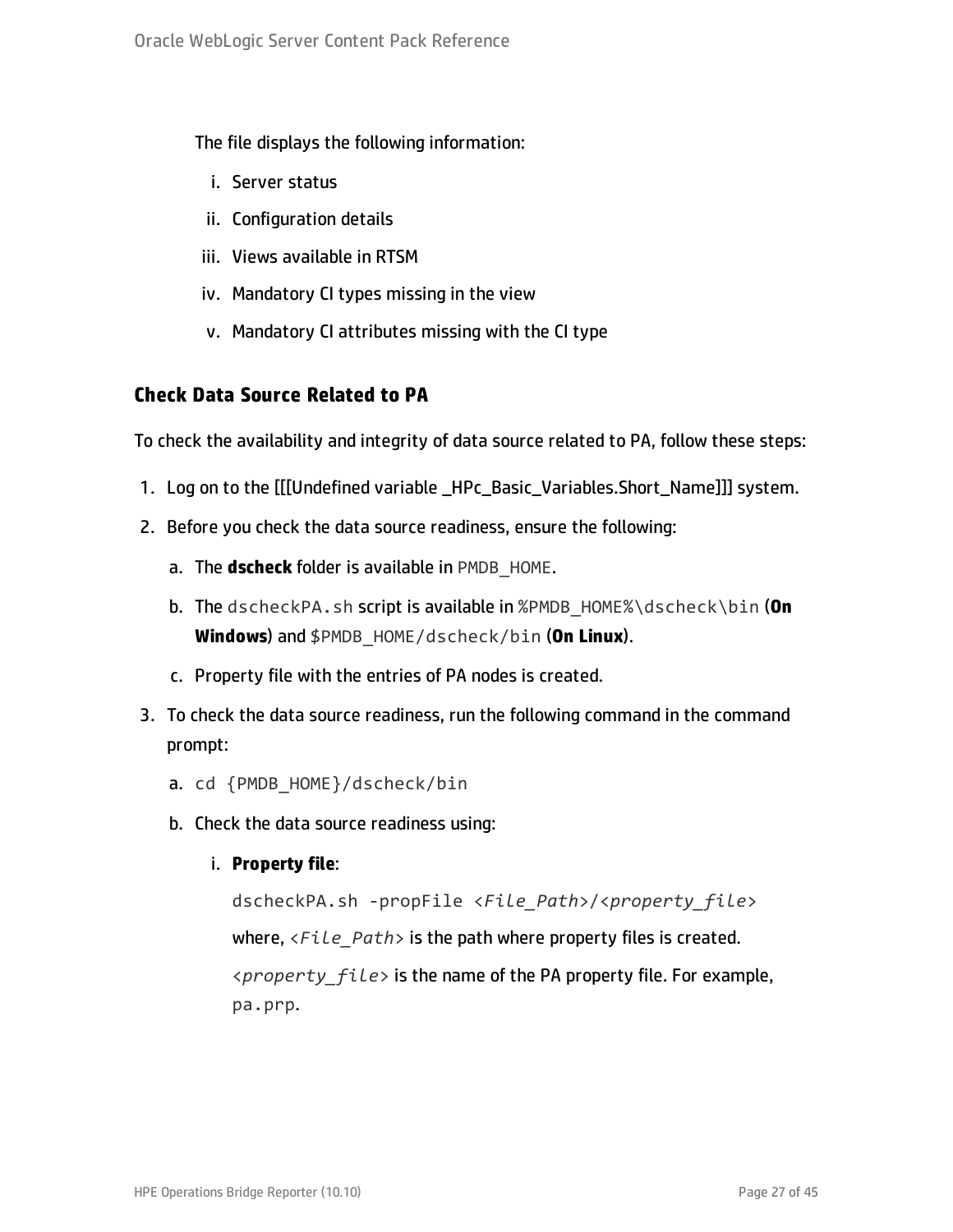#### ii. **Database**:

#### ./dscheckPA.sh

You can open the . html file created in **dscheck** folder to check the availability and integrity of the PA data source.

| <b>Node Status Summary</b>                |                      |                                                          |                    |                     |                        |                      |                     |               |                 |  |
|-------------------------------------------|----------------------|----------------------------------------------------------|--------------------|---------------------|------------------------|----------------------|---------------------|---------------|-----------------|--|
| <b>Total</b>                              | <b>Not Reachable</b> | <b>Policy Missing</b><br>Data not logged for last 2 days |                    |                     | <b>DSi/CODA Status</b> |                      |                     |               |                 |  |
| 1                                         | 0                    |                                                          |                    | ┹                   |                        | ┹                    |                     | ┚             |                 |  |
|                                           |                      |                                                          |                    |                     |                        |                      |                     |               |                 |  |
|                                           |                      |                                                          |                    |                     |                        |                      |                     |               |                 |  |
| <b>Select any</b>                         |                      |                                                          |                    |                     |                        |                      |                     |               |                 |  |
| Domains: -- Select All -- V<br>Node Name: |                      |                                                          |                    |                     |                        |                      |                     |               |                 |  |
|                                           |                      |                                                          |                    |                     |                        |                      |                     |               |                 |  |
| <b>Node Status</b>                        |                      |                                                          |                    |                     |                        |                      |                     |               |                 |  |
|                                           |                      |                                                          |                    |                     |                        |                      |                     |               |                 |  |
| <b>Node Name</b>                          |                      | <b>ICMP</b><br>ping                                      | <b>BBC</b><br>ping | <b>CODA</b><br>ping | <b>Agent Version</b>   | <b>Last Log Time</b> | <b>Number</b><br>of | <b>Domain</b> | <b>DSi/CODA</b> |  |
|                                           |                      |                                                          |                    |                     |                        |                      | Missing             |               |                 |  |
|                                           |                      |                                                          |                    |                     |                        |                      | <b>Policies</b>     |               |                 |  |

The file displays the following information:

- i. Node status summary
- ii. Node status

# <span id="page-27-0"></span>Selecting the Content Pack **Components**

A typical Content Pack consists of three components - the Domain, Extraction Transformation Loading (ETL), and Application components.

The following figure shows the typical data flow between the components of the Content Pack: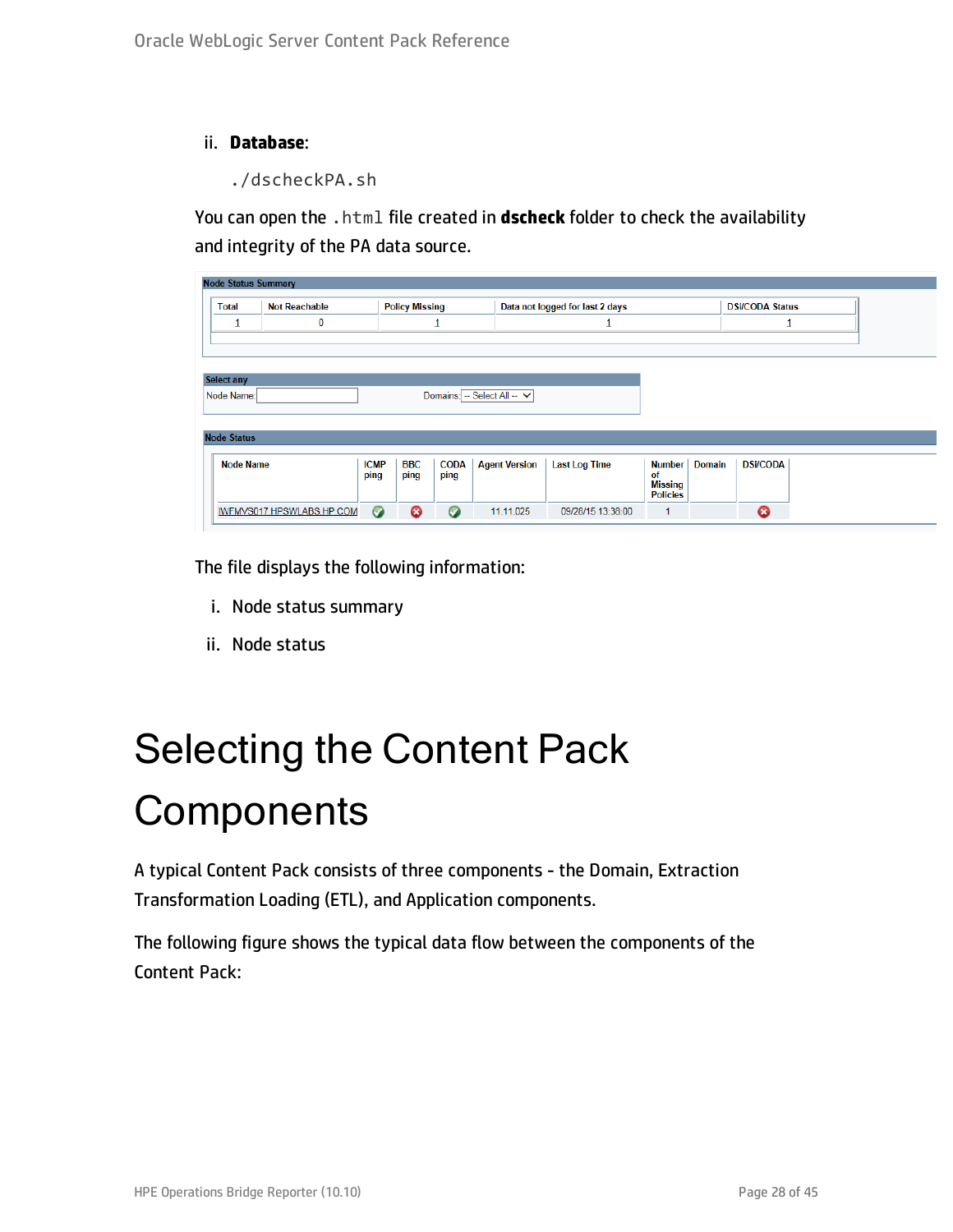

- <sup>l</sup> **Domain component**: The Domain or Core Domain component defines the data model for a particular Content Pack. It contains the rules for generating the relational schema. It also contains the data processing rules, including a set of standard preaggregation rules, for processing data into the database. The Domain component can include the commonly-used dimensions and cubes, which can be leveraged by one or more Report Content Pack components. The Domain Content Pack component does not depend on the configured topology source or the data source from where you want to collect data.
- <sup>l</sup> **ETL (Extract, Transform, and Load) component**: The ETL Content Pack component defines the collection policies and the transformation, reconciliation, and staging rules. It also provides the data processing rules that define the order of execution of the data processing steps.

A single data source app.lication can have multiple ETL components. For example, you can have one ETL component for each virtualization technology supported in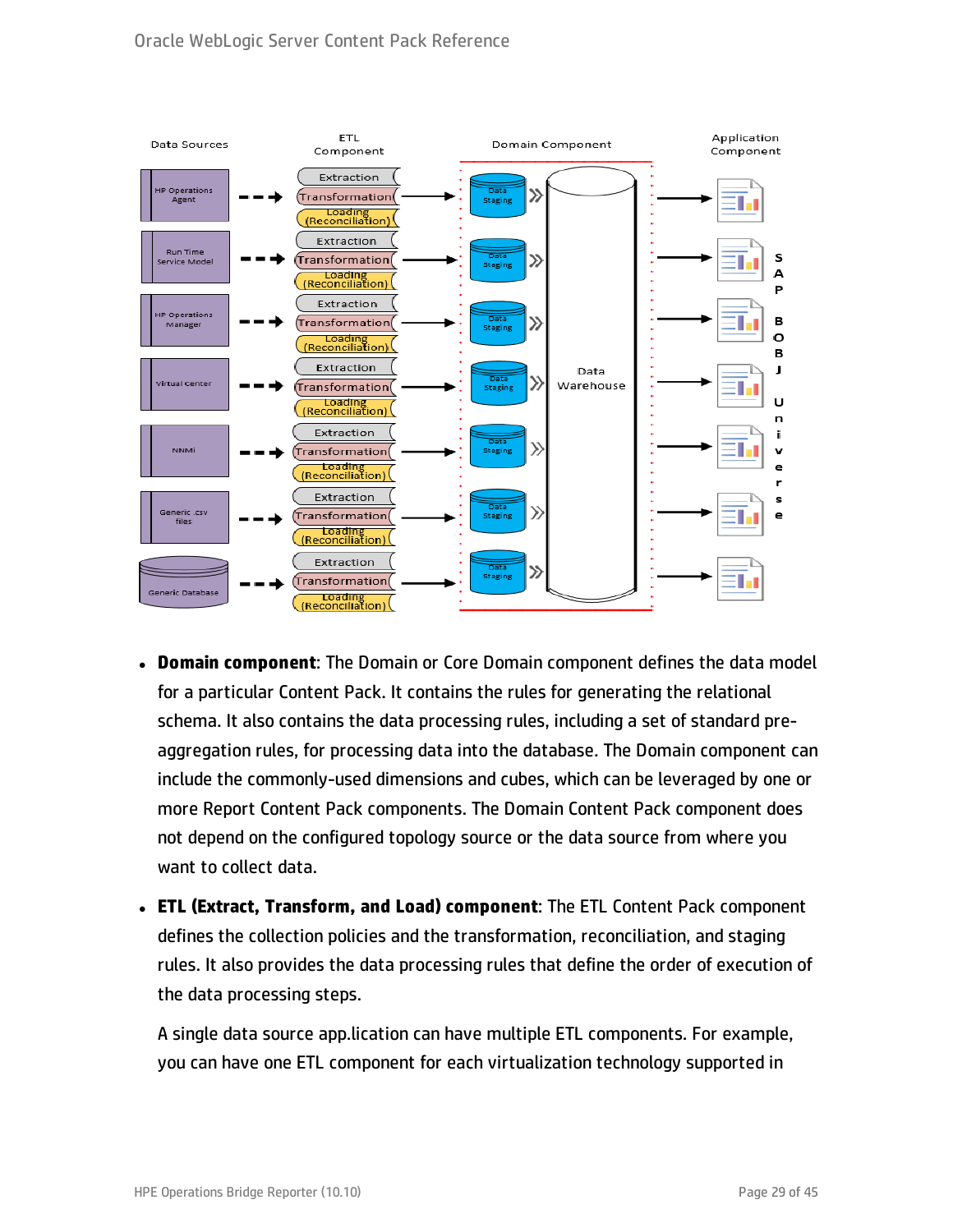Performance Agent such as Oracle Solaris Zones, VMware, IBM LPAR, and Microsoft HyperV. The ETL component can be dependent on one or more Domain components. In addition, you can have multiple ETL components feeding data into the same Domain component.

The ETL Content Pack component is data source dependent. Therefore, for a particular domain, each data source application has a separate ETL Content Pack component.

**Note:** If you have installed WebLogic SPI ETL already and are migrating from OM to OMi10 or upgrading to latest OMi Management Pack for WebLogic, uninstall the Oracle WebLogic SPI ETL and deploy the latest Oracle WebLogic MP ETL.

**• Application component:** The Application Content Pack component defines the application-specific aggregation rules, business views, SAP BOBJ universes, and the reports for a particular domain. Report components can be dependent on one or more Domain components. This component also provides the flexibility to extend the data model that is defined in one or more Domain components.

The list of Content Pack components that you can install depends on the topology source that you configured during the post-install configuration phase of the installation. Once the topology source is configured, the Deployment Manager filters the list of Content Pack components to display only those components that can be installed in the supported deployment scenario. For example, if RTSM is the configured topology source, the Deployment Manager only displays those components that can be installed in the SaOB and APM deployment scenarios.

# <span id="page-29-0"></span>Install the Content Pack in Deployment Manager

To install the required Oracle WebLogic Server Content Pack, follow these steps: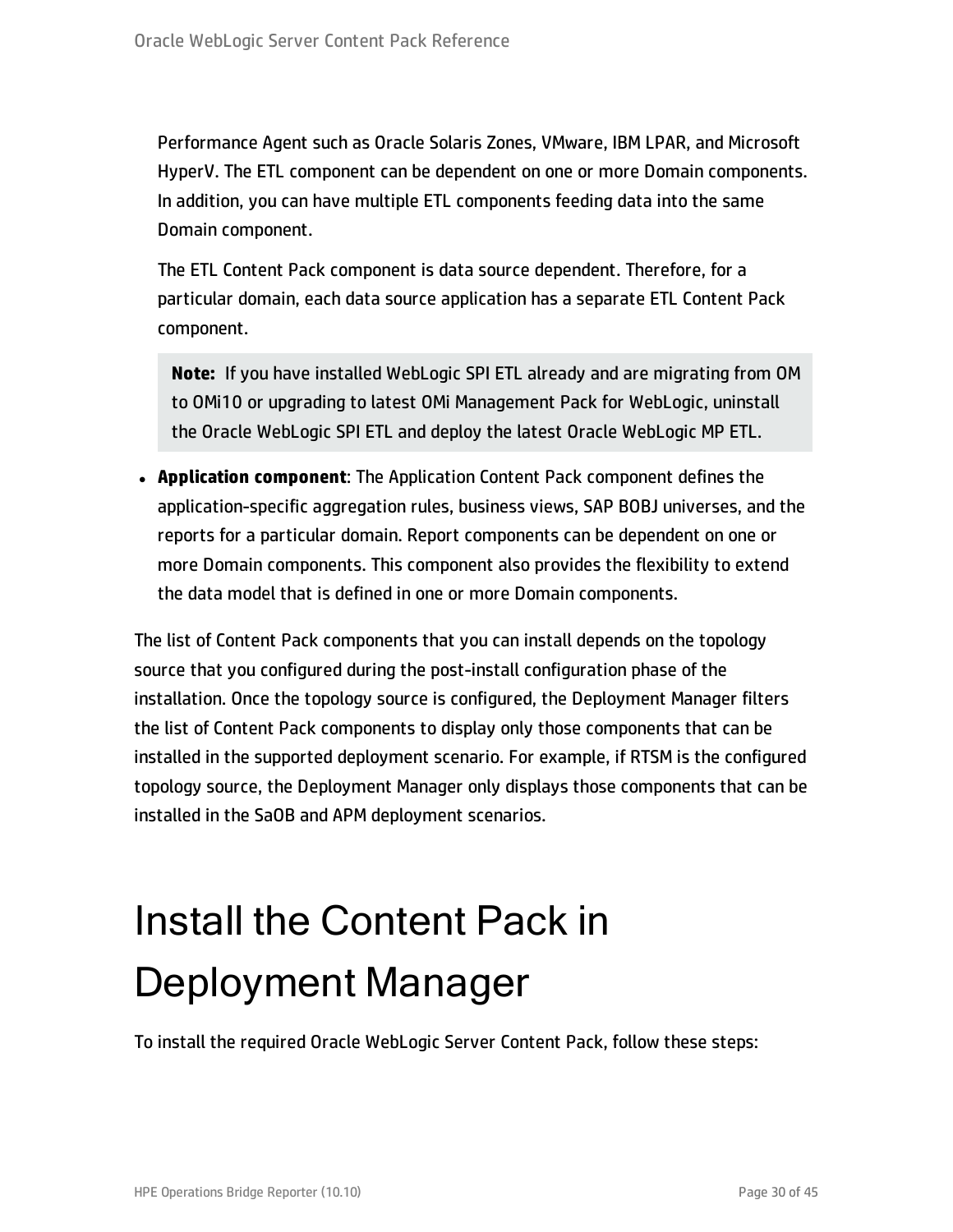1. Launch the Administration Console in a web browser using the following URL:

http://*<OBR\_Server\_FQDN>*:21411

2. In the Administration Console, click **Administration > Deployment Manager**. The Deployment Manager page is displayed.

To install this Content Pack and to generate reports on data from HPOM, BSM, or OMi, make the following selections:

- OracleWebLogic\_ETL\_WebLogicSPI<sup>1</sup> (10.00.000)
- OracleWebLogic\_ETL\_WebLogicMP<sup>2</sup> (10.00.000)
- <sup>o</sup> OracleWebLogic\_Domain (10.00.000)
- <sup>o</sup> OracleWebLogic\_Reports (10.00.000)

**Tip:** Install the following dependent Content Packs (and their components) along with this Content Pack for it to function:

- <sup>o</sup> Core
	- Core\_Domain
	- Core\_Domain\_AppServer
- <sup>o</sup> Operations Manager
	- OprEvent\_Domain\_Reports
- <sup>o</sup> System Performance
	- SysPerf\_Domain

**Note:** The dependent domain content pack get selected automatically, you have to select only the ETLs based on the topology source.

1Use OracleWebLogic\_ETL\_WebLogicSPI to gather data from HPOM Smart Plug-in for WebLogic.

<sup>2</sup>Use OracleWebLogic\_ETL\_WebLogic\_MP to gather data from OMi Management Pack for WebLogic.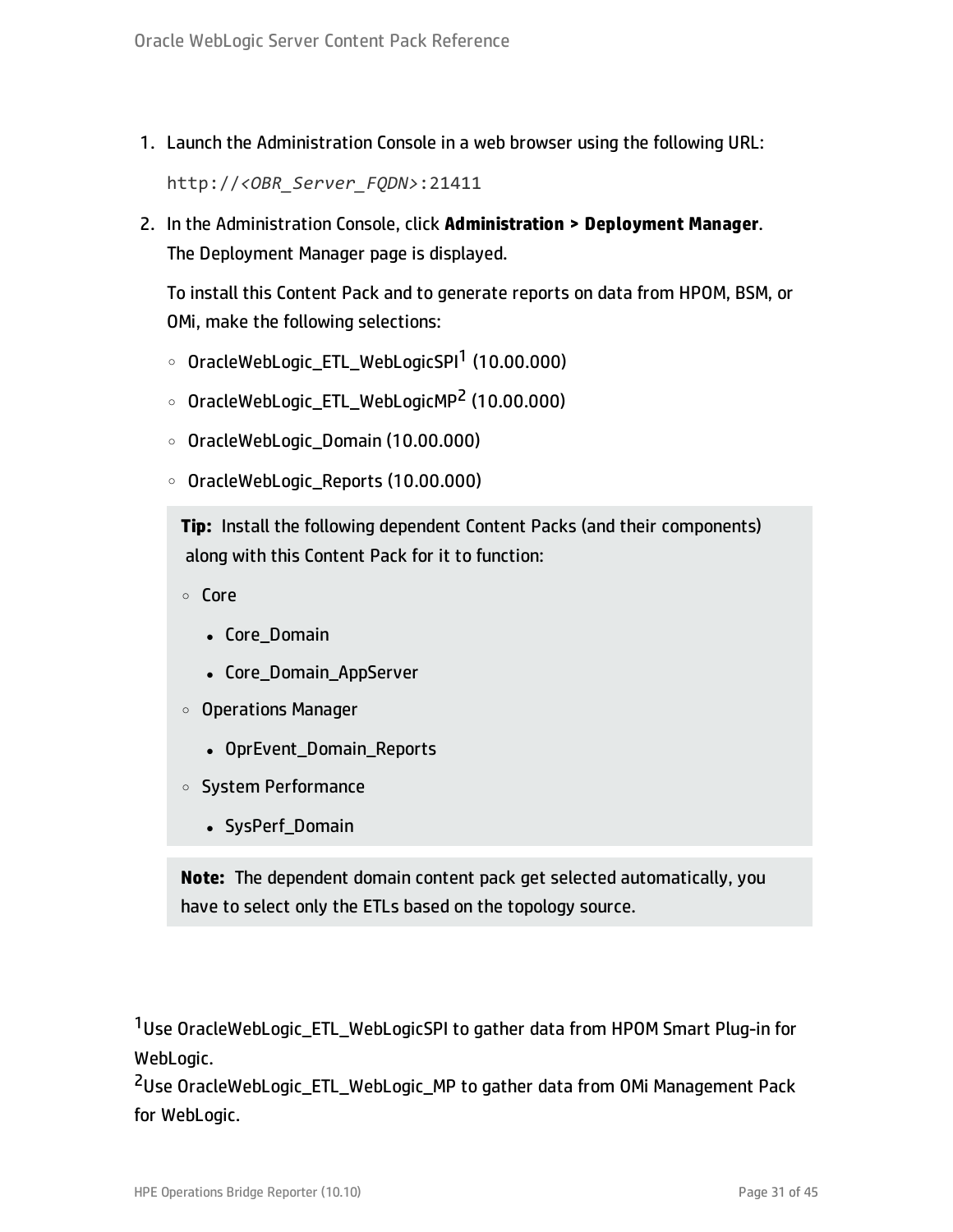**Note:** For more details on ETLs, see *HPE Operations Bridge Reporter Content Pack Release Notes*.

3. Click **Install/Upgrade** to install the Content Packs.

The color of the status column changes for all the selected Content Packs. An Installation Started status appears in the **Status** column for Content Pack that is currently being installed. The Deployment Manager page automatically refreshes itself to display the updated status. Once the installation completes, an Installation Successful status appears. If the installation fails, an Installation Failed status appears.

**Note:** The timer service will be stopped automatically during install/uninstall/upgrade operation and will be started once operation is complete.

4. Click the link in the **Status** column for more information about the installation process.

The Content Pack Component Status History window displayed. It displays the details of the current and historical status of that Content Pack component's installation.

**Note:** During install/uninstall process, Deployment Manager does not allow you to interrupt the process. Instead, you must wait till the current process is complete before you can perform any other operations on the Deployment Manager page.

**Note:** If you had WebLogic SPI ETL already installed and are migrating from OM to OMi10 or upgrading to latest OMi Management Pack for WebLogic, uninstall the Oracle WebLogic SPI ETL and deploy the latest Oracle WebLogic MP ETL.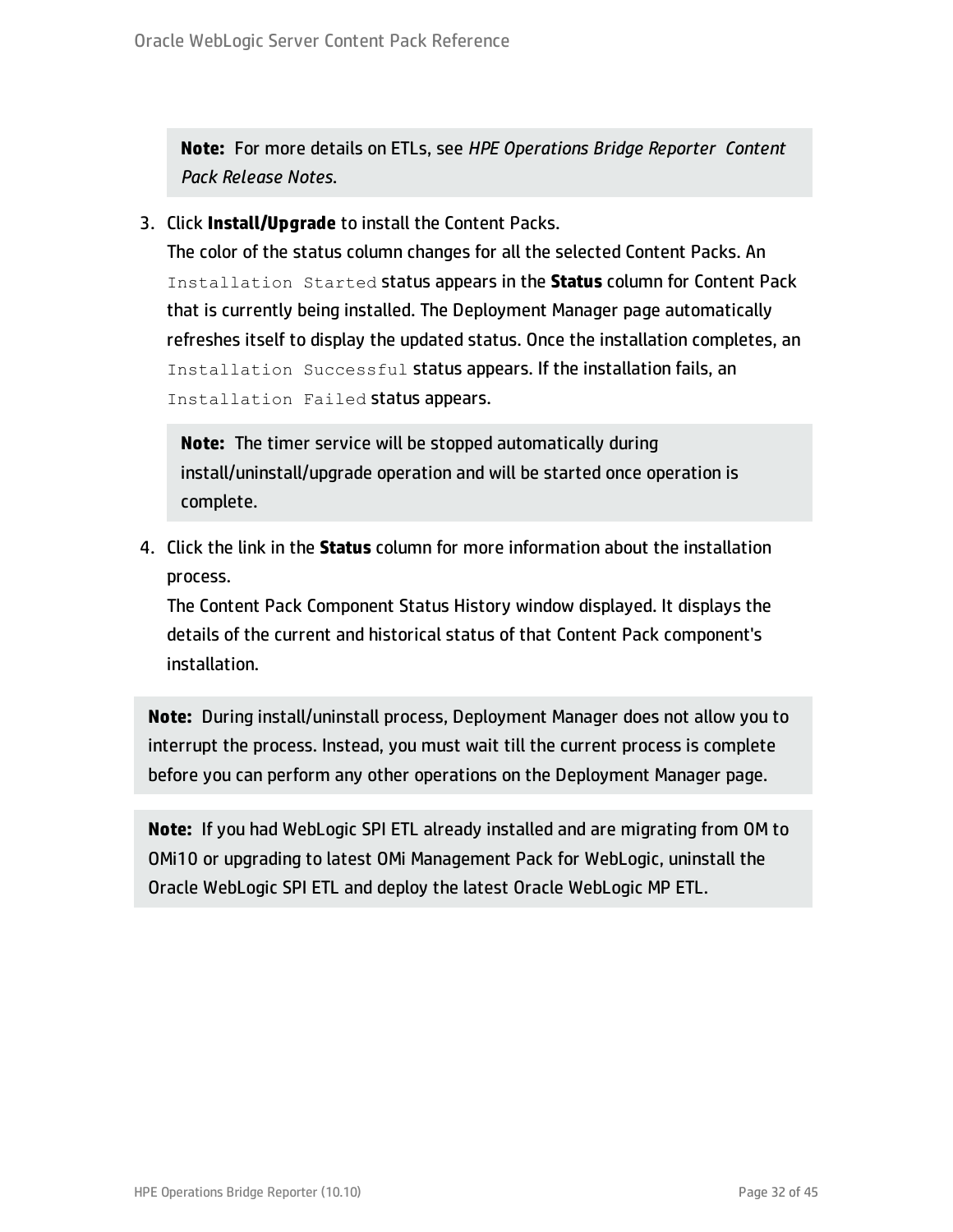# <span id="page-32-0"></span>Uninstalling the Content Pack **Components**

Use the Deployment Manager utility to uninstall the Content Pack components.

To uninstall the Content Packs, follow these steps:

- 1. Launch the Administration Console in a web browser:
	- a. Launch the following URL:

https://*<OBR\_Server\_FQDN>*:21412/

b. Type **administrator** in the **Login Name** field and password in the **Password** field. Click **Log In** to continue. The Administration Console page appears.

**Note:** If you use any other user account to access the Administration Console, make sure that the user account has administrator privileges.

2. On the left pane, click **Administration**, and then click **Deployment Manager**. The **Deployment Manager** page appears.

The Deployment Manager displays the Content Pack components that are installed in the supported deployment scenario. For the list of Content Pack, see ["List](#page-18-1) of Content Pack and [Topology](#page-18-1) Views to Deploy" on page 19.

3. Click icon for the required Content Pack to be uninstalled. A summary message is displayed.

**Note:** At a time, only one Content Pack and its dependent Content Packs are uninstalled.

4. Click **OK** to uninstall the Content Pack. The uninstall status is displayed in the **Status** column.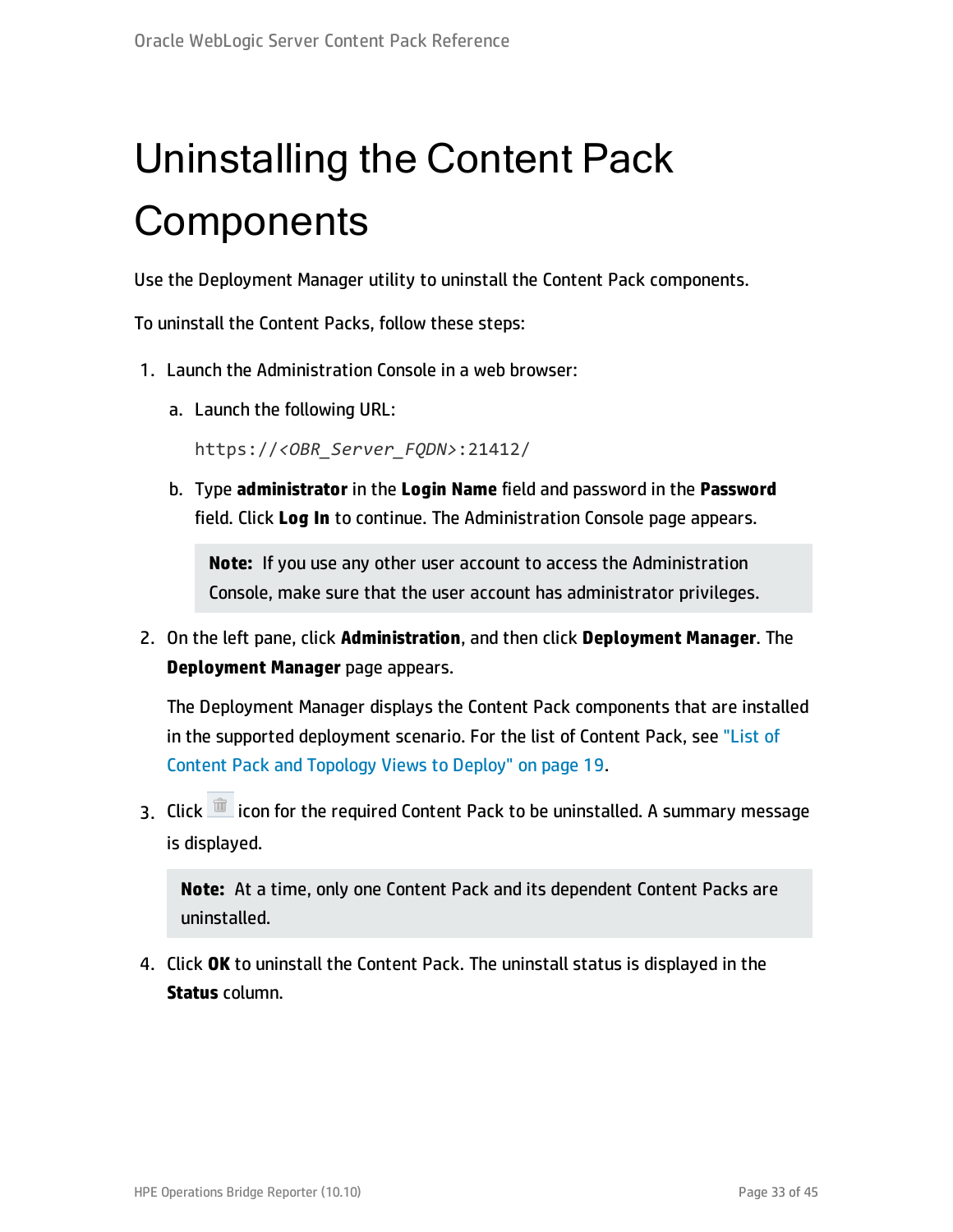# <span id="page-33-0"></span>Data Source Collection **Configuration**

After installing Content Packs, you must configure HPE OBR to collect required data from various data collectors. The data collectors work internally within the HPE OBR infrastructure to collect the data. Therefore, you cannot directly interface with these collectors. Instead, you can specify the data sources from where the collectors can collect the data through the Administration Console.

In HPOM deployment scenario, HP Operations Agent monitors the physical and virtual nodes. When you configure data source in this scenario, choose HP Operations Agent as the data source.

# <span id="page-33-1"></span>Configuring the HP Operations Agent Data Source

In the RTSM deployment scenario, you do not have to create new HP Operations Agent data source connections. Because, by default, all the nodes on which HP Operations Agent is installed are automatically discovered when the topology information is collected. These data sources or nodes are listed in the HP Operations Agent Data Source page of the Administration Console.

To view the list of HP Operations Agent data sources, follow these steps:

1. In the **Administration Console**, click **Data Source Configuration > HP Operations Agent**. The **HP Operations Agent Data Source** page appears.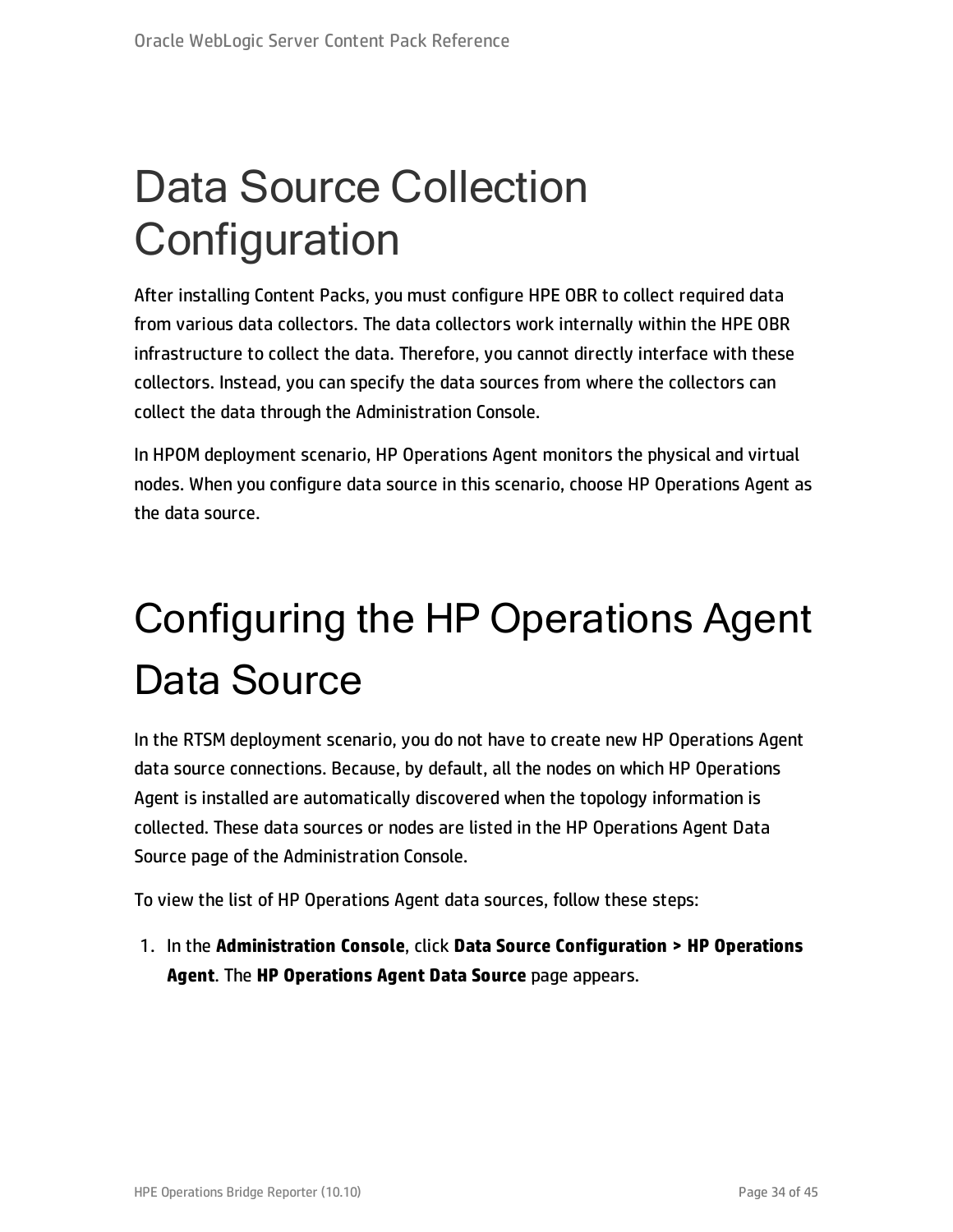- 2. To view detailed information about the HP Operations Agent data sources, click the Domain name or the number in the **HP Operations Agent Data Source Summary** table. The **HP Operations Agent Data Source Details** table appears.
- 3. To change the data collection schedule for one or more hosts, specify a polling time between 1 and 24 hours in the **Hrs** box in the **Schedule Polling Frequency** column.
- 4. Click **Save** to save the changes. A Saved Successfully message appears in the Information message panel.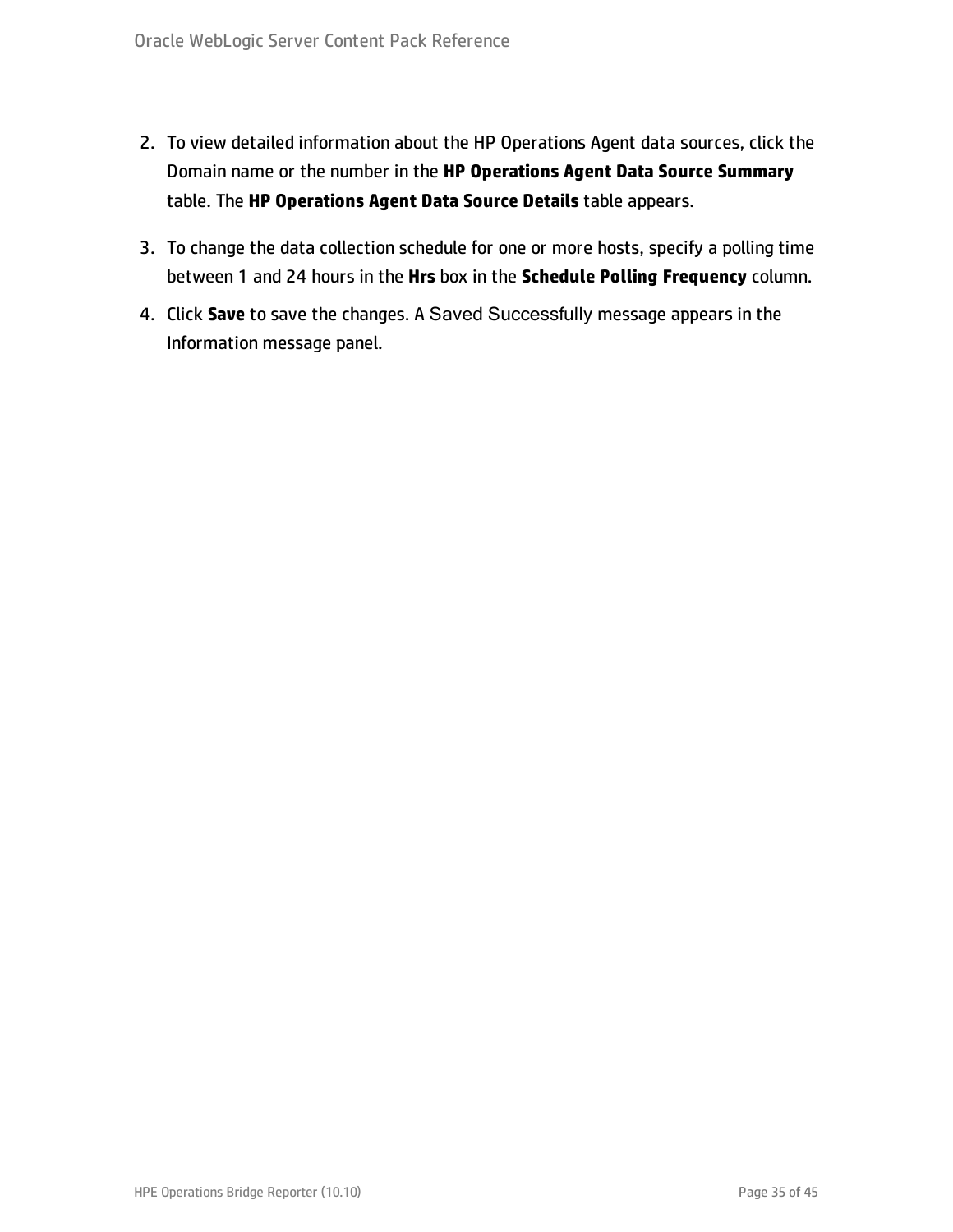## <span id="page-35-0"></span>Report Navigation

The Oracle WebLogic reports are categorized into high-level Executive Summary and detailed Performance reports. You can navigate from the higher-level reports to the detailed reports using the various cross launch and hyperlink features. For example, you may start with the WebLogic Executive Summary for an overall picture of the health of the WebLogic servers and then navigate to the detailed reports for specific information.

The Oracle WebLogic Server reports display the availability, utilization, and performance information for the following:

- Oracle WebLogic servers
- Enterprise Java Beans (EJBs) used by the Oracle WebLogic servers
- Java Database Connectivity (JDBC) pools used by the Oracle WebLogic servers
- Java Messaging Service (JMS) servers embedded to the Oracle WebLogic servers
- Java Virtual Machines (JVMs) running on the Oracle WebLogic servers
- Servlets registered, deployed, and mapped to the Oracle WebLogic servers
- Execute queue for the WebLogic servers
- Business transactions in the WebLogic servers
- Nodes configured to use Oracle WebLogic servers

These reports also help to analyze the application server performance impact in the context of an associated Business Service and/or Business View/ Node Group.

#### **New Oracle WebLogic Server Content Pack Report**

The following is the new Oracle WebLogic Server report: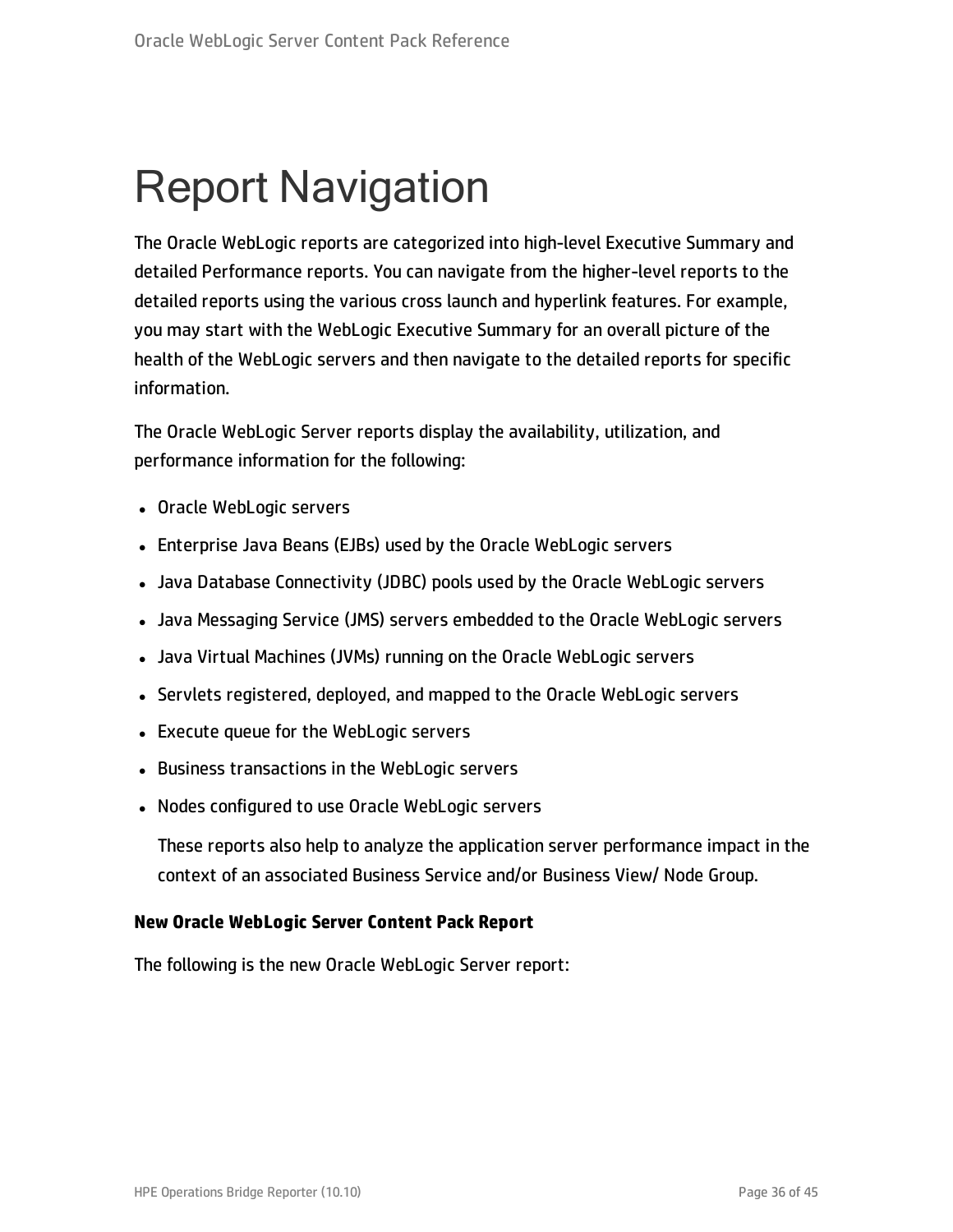<sup>l</sup> **WebLogic Server Availability** - Displays the availability details of the WebLogic server, as a heat-map based on predetermined thresholds, for every hour across the selected time period.

**Note:** This availability report presents the instance availability information for the application. This report should not to be used for uptime calculation.

| <b>Availability</b> | Color |
|---------------------|-------|
| $~<$ 90             |       |
| $> 90$ and $< 95$   |       |
| > 95                |       |

#### **Report Navigation**

Report navigation can vary depending on the use-cases around which these reports are designed and the following diagram represents a way of navigating the reports: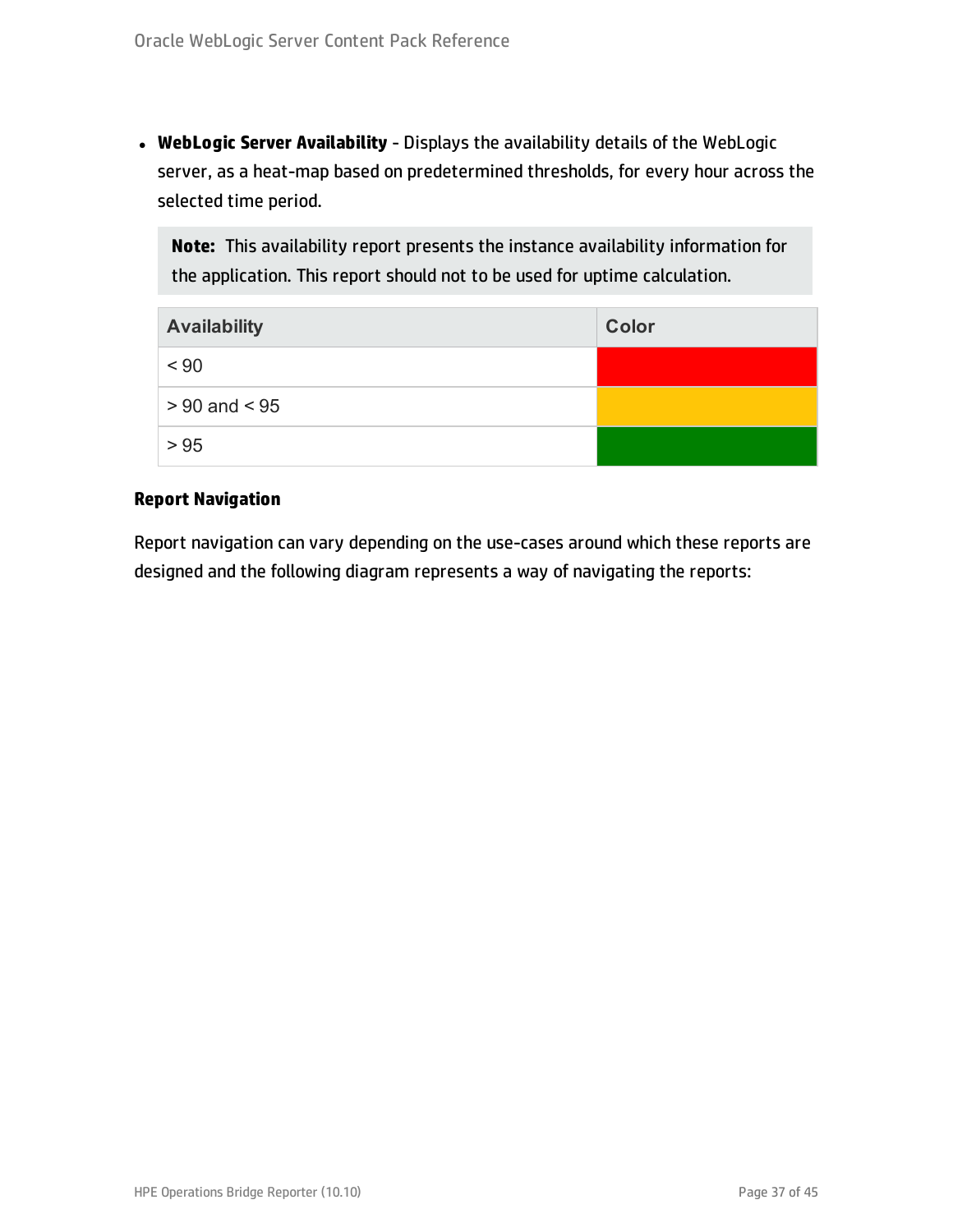

## <span id="page-37-0"></span>Use Cases

This section provides information on use cases for Oracle WebLogic Server reports. The following table provides description, user, and report name for the use cases:

| <b>Description</b>                                                                                               | <b>Report Category</b> | <b>Report Name</b>                                    |
|------------------------------------------------------------------------------------------------------------------|------------------------|-------------------------------------------------------|
| To view the response time and<br>request rate for all servlets of the<br>nodes that belong to a given<br>service | Executive<br>Summary   | <b>WebLogic Servlet</b><br><b>Performance Summary</b> |
| To view the top 5 web server                                                                                     | Executive<br>Summary   | WebLogic Top 5<br>Summary                             |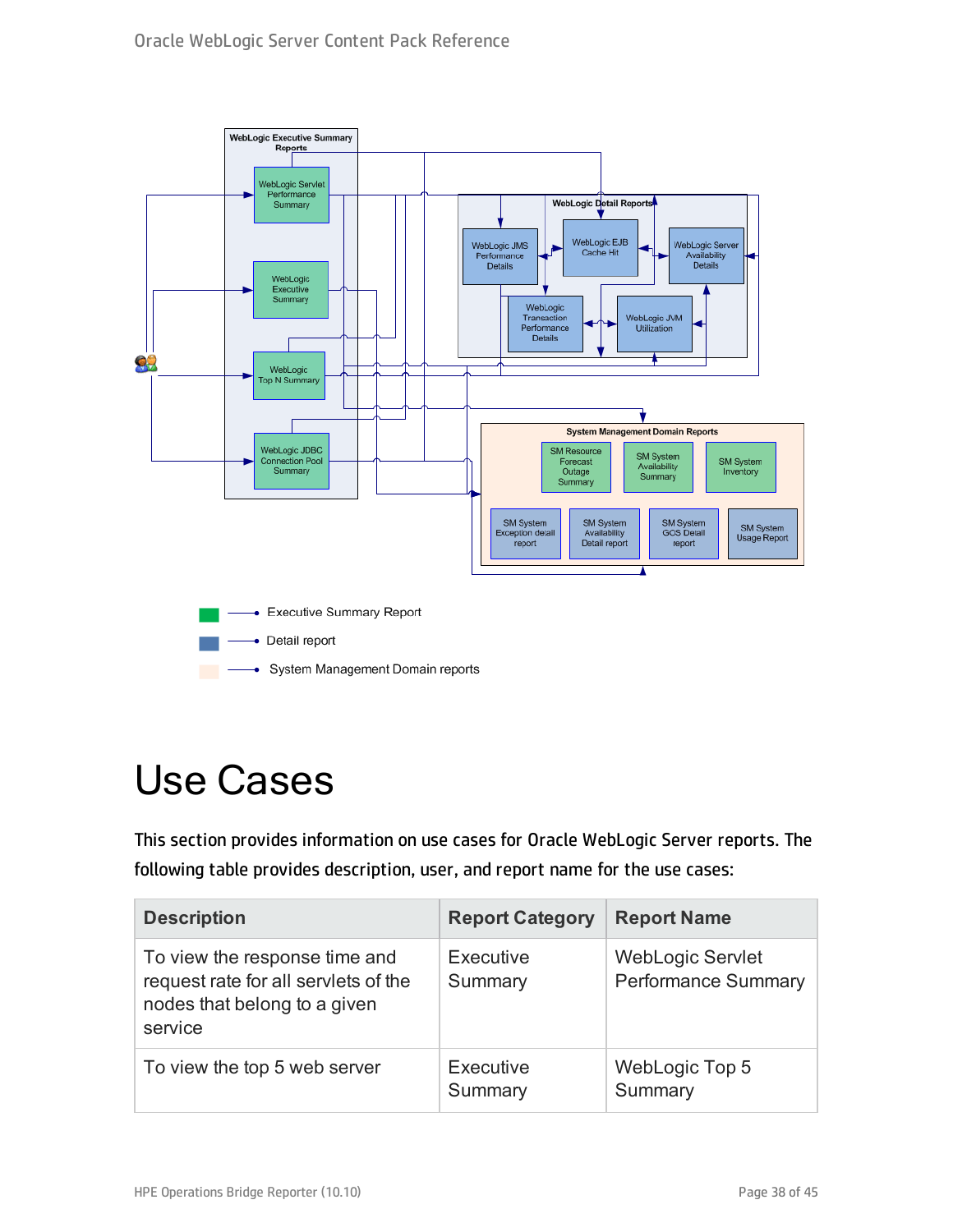| <b>Description</b>                                                                                                                                                                          | <b>Report Category</b> | <b>Report Name</b>                                        |
|---------------------------------------------------------------------------------------------------------------------------------------------------------------------------------------------|------------------------|-----------------------------------------------------------|
| instances based on JVM memory<br>utilization, execute queue wait<br>count, JDBC delay time, EJB wait<br>rate for a given service                                                            |                        |                                                           |
| To view the top 5 JDBC pools<br>based on delay time, leak rate,<br>throughput rate and utilization<br>percentage for all nodes that are<br>part of a given service                          | Executive<br>Summary   | WebLogic JDBC<br><b>Connection Pool</b><br>Summary        |
| To have a consolidated view of the<br>inventory, availability, current and<br>forecasted capacity usage of all<br>weblogic instances hosted on<br>nodes that are part of a given<br>service | Executive<br>Summary   | <b>WebLogic Executive</b><br>Summary                      |
| To view the performance details in<br>terms of throughput rate for and<br>utilization for a JMS, over a period<br>of time, for a given node and<br>instance                                 | Performance            | <b>WebLogic JMS</b><br><b>Performance Details</b>         |
| To view the cache utilization by a<br>EJB over a period of time, for a<br>given node and instance                                                                                           | Performance            | <b>WebLogic EJB Cache</b><br>Hit                          |
| To view the heap space utilized by<br>a JVM instance over a period of<br>time, for a given node and<br>instance                                                                             | Performance            | WebLogic JVM<br><b>Utilization</b>                        |
| To view the availability of a server<br>instance over a period of time, for<br>a given node and instance                                                                                    | Performance            | <b>WebLogic Server</b><br><b>Availability Details</b>     |
| To view the performance of a<br>transaction in terms of commit time<br>and throughput rate over a period<br>of time, for a given node and<br>instance                                       | Performance            | <b>WebLogic Transaction</b><br><b>Performance Details</b> |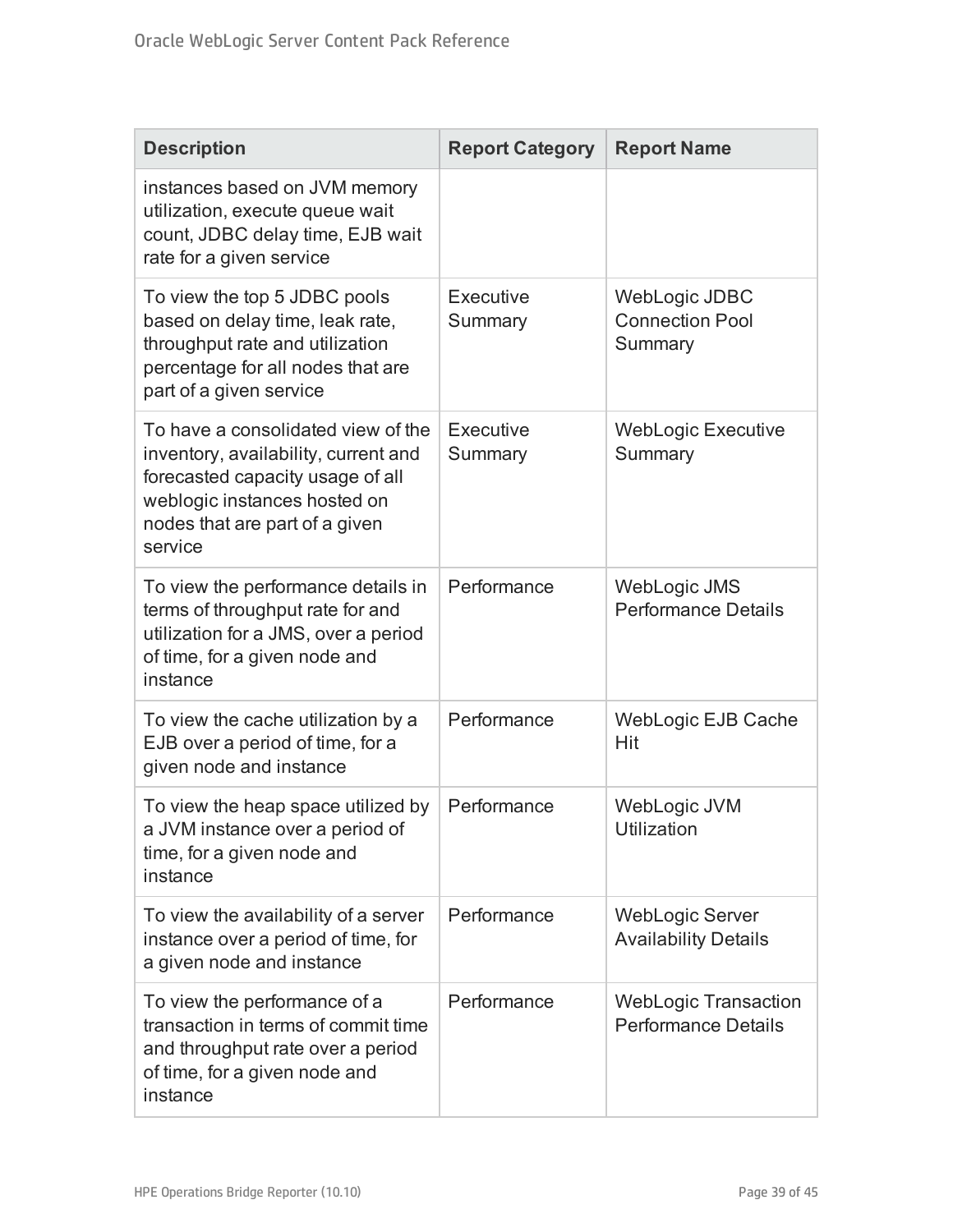# <span id="page-39-0"></span>Appendix

<span id="page-39-1"></span>This section provides information on [Terminology](#page-39-1), [Calculating](#page-40-0) WebLogic Server Instance [Availability](#page-40-0) and Metric [Mapping](#page-41-0) for Reports.

## Appendix A: Terminology

**Business Service:** Any service created in BSM Run-time Service Model (RTSM) and is part of your business, such as the online banking service or email service.

**Business View:** A view deployed on BSM RTSM that provides the topology information of the configuration items in your IT environment.

**Node Groups:** Group of managed nodes defined by users or available by default in HP Operations Manager (HPOM) to classify as specific organizations or entities within the enterprise. OBR uses the node groups from HPOM for its topology information.

**Instance Up Time Percentage:** The percentage of time the server instances were up and running for a selected node.

**Instance Down Time Percentage:** The percentage of time the server instances were down and unavailable for a selected node.

**Instance Unknown Time Percentage:** The percentage of time the availability status of the server instance was unknown to OBR.

**JDBC Delay Time:** The amount of time that a client has to wait to get a JDBC connection from the connection pool.

**EJB Wait Rate:** The number of times per minute that no EJBs were available from the free pool.

**EJB Cache Hit:** The number of used EJBs in the cache.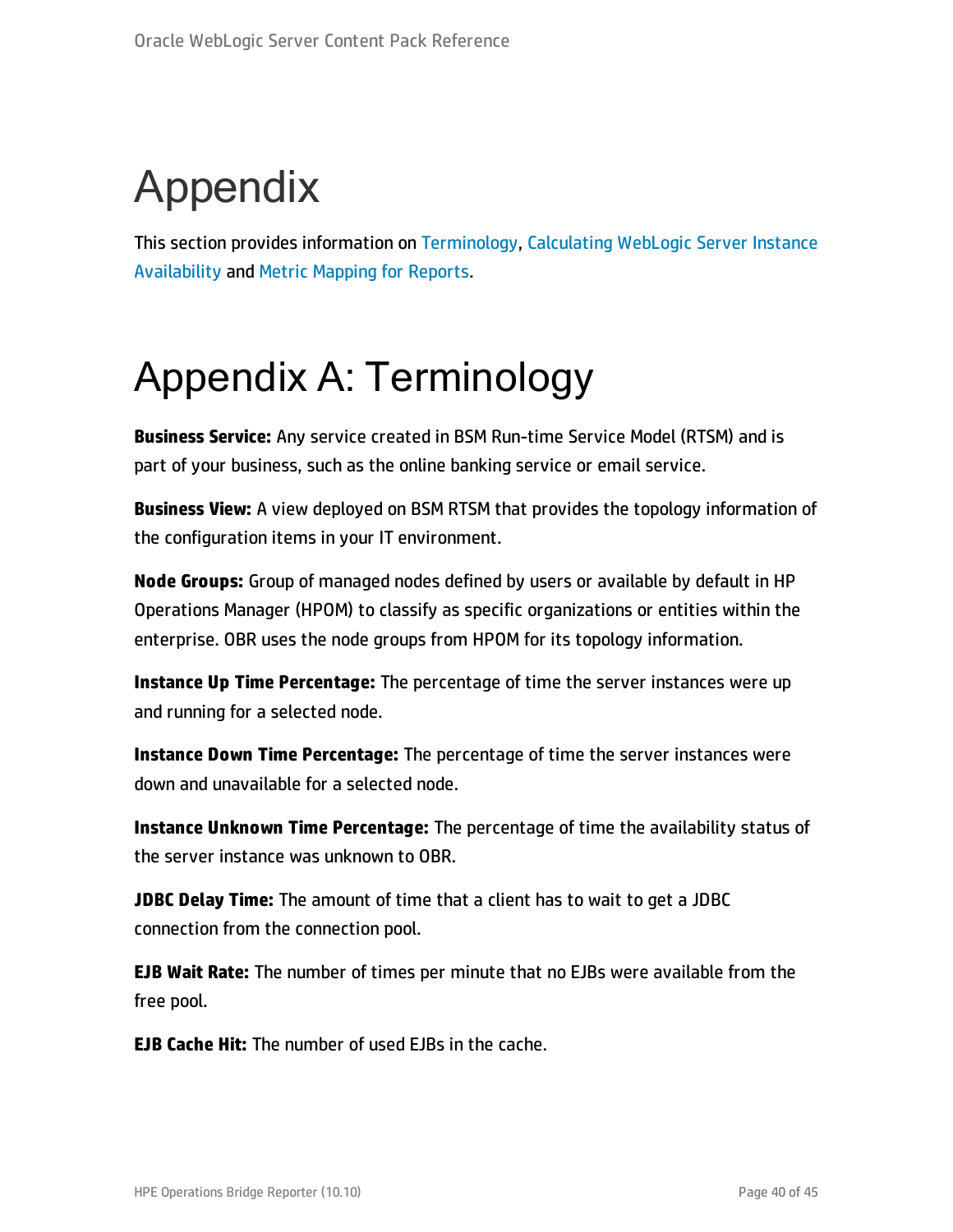# <span id="page-40-0"></span>Appendix B: Calculating WebLogic Server Instance Availability

HPE OBR collects five-minute summary data for the Oracle WebLogic Server from the HP Performance Agent. This data is in the form of status values as follows:

- Downtime—0
- Uptime—5

The status values are stored in the rate table. The availability calculation procedure in HPE OBR uses this information to calculate the actual uptime, downtime, availability and unknown time values for 5 minute interval. The possible scenarios are as follows:

- If the status value is 5, the procedure interprets it as uptime. The procedure updates the uptime value as 5, and downtime and unknown time values as 0 in the rate table.
- If the status value is 0, the procedure interprets it as downtime. The procedure updates the downtime value as 5, and uptime and unknown time value as 0 in the rate table.
- If, for some reason, HPE OBR is unable to retrieve the status value for particular interval (12 records within an hour, that is, one record each for every five minutes), the procedure interprets it as unknown status. The procedure updates the uptime and downtime values as 0 and unknown time value as 5 in the rate table.

The availability calculation procedure for Oracle WebLogic Server instances ensures that 12 records are available for every hour and each record would either represent uptime, downtime, or unknown time. Using this data, the actual uptime, actual downtime, availability and unknown times are calculated as follows:

#### <sup>l</sup> **Actual Uptime Percentage**

Uptime/(Uptime + Downtime)\*100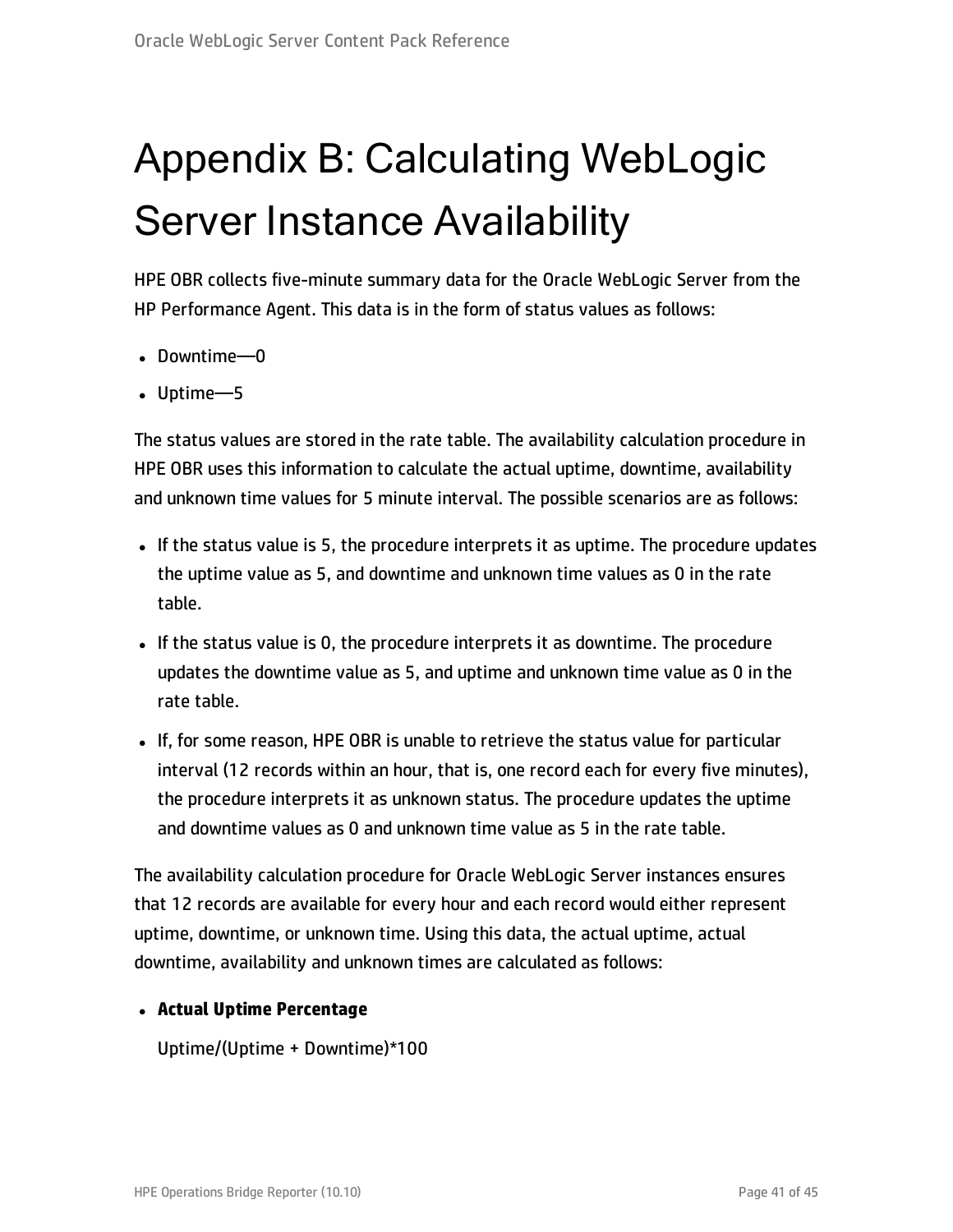#### <sup>l</sup> **Actual Downtime Percentage**

[(Downtime /(Uptime + Downtime)]\*100

#### <sup>l</sup> **Availability Computation**

[(Uptime + Planned Downtime + Excused Downtime)/(Uptime + Downtime)]\*100

#### <sup>l</sup> **Unknown Time Percentage**

[(Unknown Time)/(Uptime + Downtime + Unknown Time)]\*100

The availability procedure computes the planned downtime and excused downtime based on the configuration provided in the downtime XML file.

<span id="page-41-0"></span>For more information on how to configure downtime, see *Configuring downtime in reports* section in *HPE Operations Bridge Reporter Online Help for Administrators*.

# Appendix C: Metric Mapping for Reports

HPE OBR provides a utility to generate metric flow documents. The utility has strong filtering capabilities and generates the metric flow documents in HTML format. These HTML output files can then be saved in Excel for further filtering and metric tracking.

To generate the metric flow documents, follow these steps:

1. Run the utility using the following command:

#### **On Windows:**

```
%PMDB HOME%\bin\shr utility -flow -dir %PMDB
HOME%\packages\ApplicationServer
```
#### **On Linux:**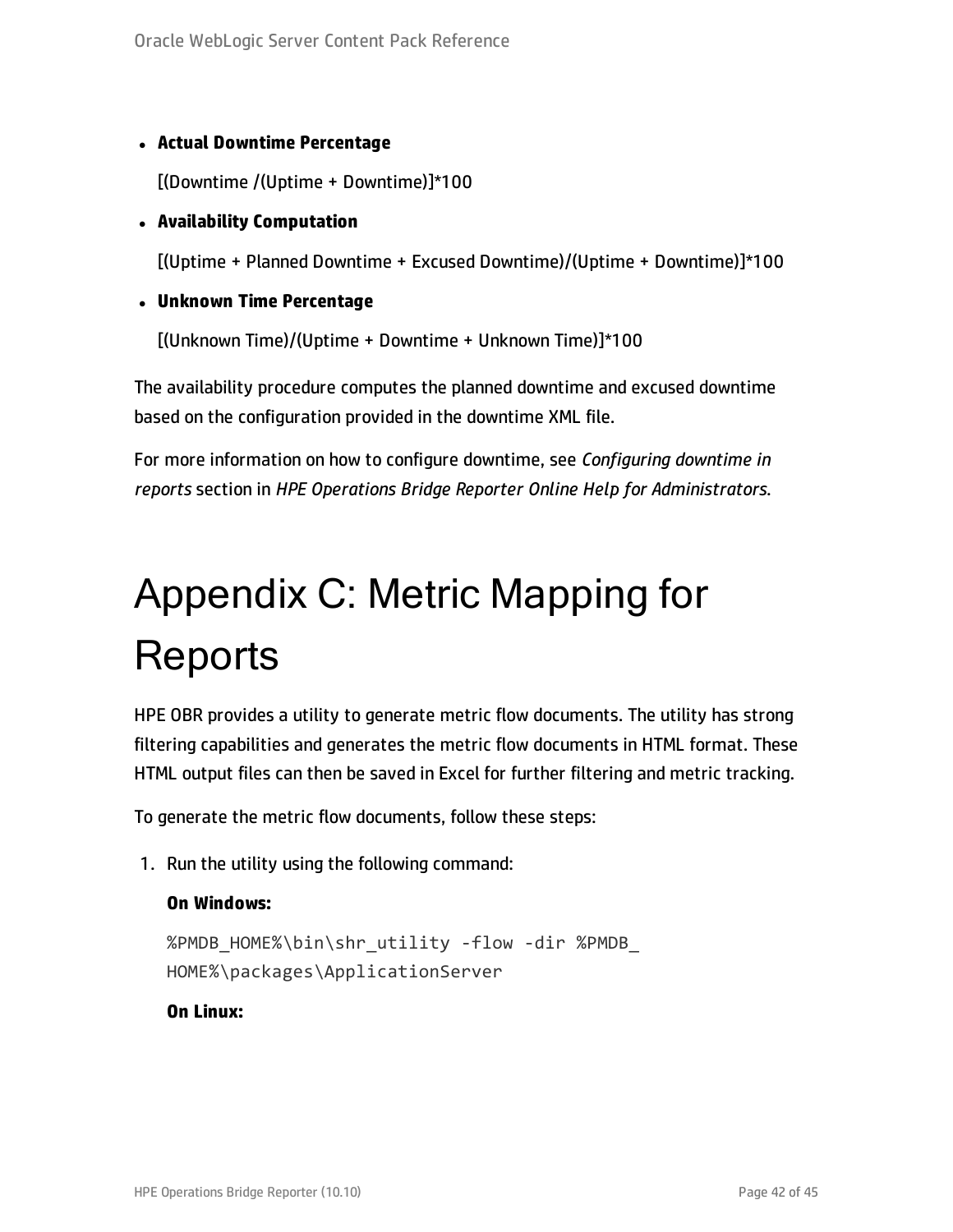\$PMDB\_HOME/bin/shr\_utility -flow -dir \$PMDB\_ HOME/packages/ApplicationServer

The command generates multiple HTML output files in the current directory.

2. Open the HTML output file in Excel.

You can apply combination of filters to compare and track a particular metric(s).

**Note:** The output file in Excel format is published for some of the Content Packs. You can download the files from the following URL:

<https://hpln.hp.com/node/24267/attachment>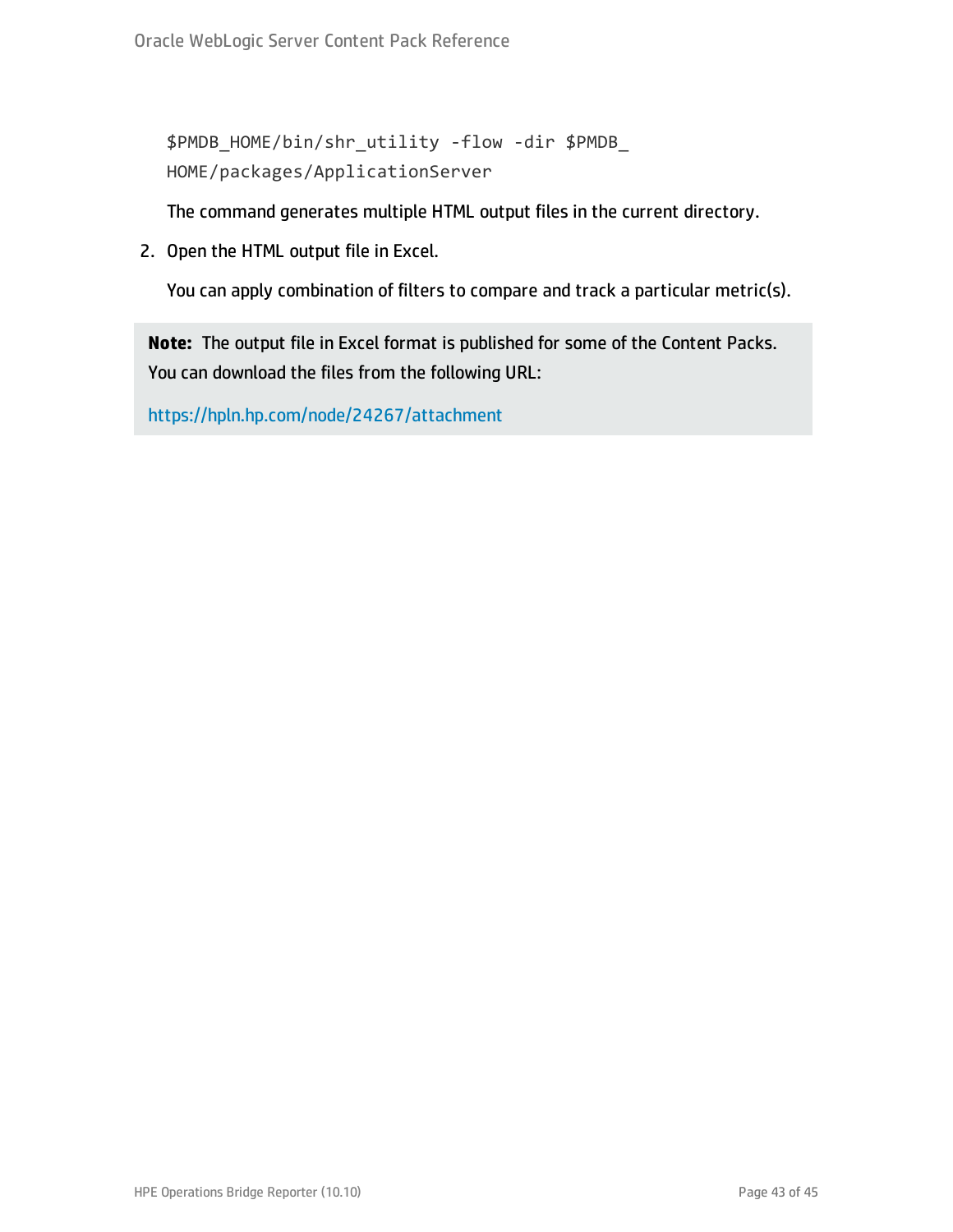Oracle WebLogic Server Content Pack Reference